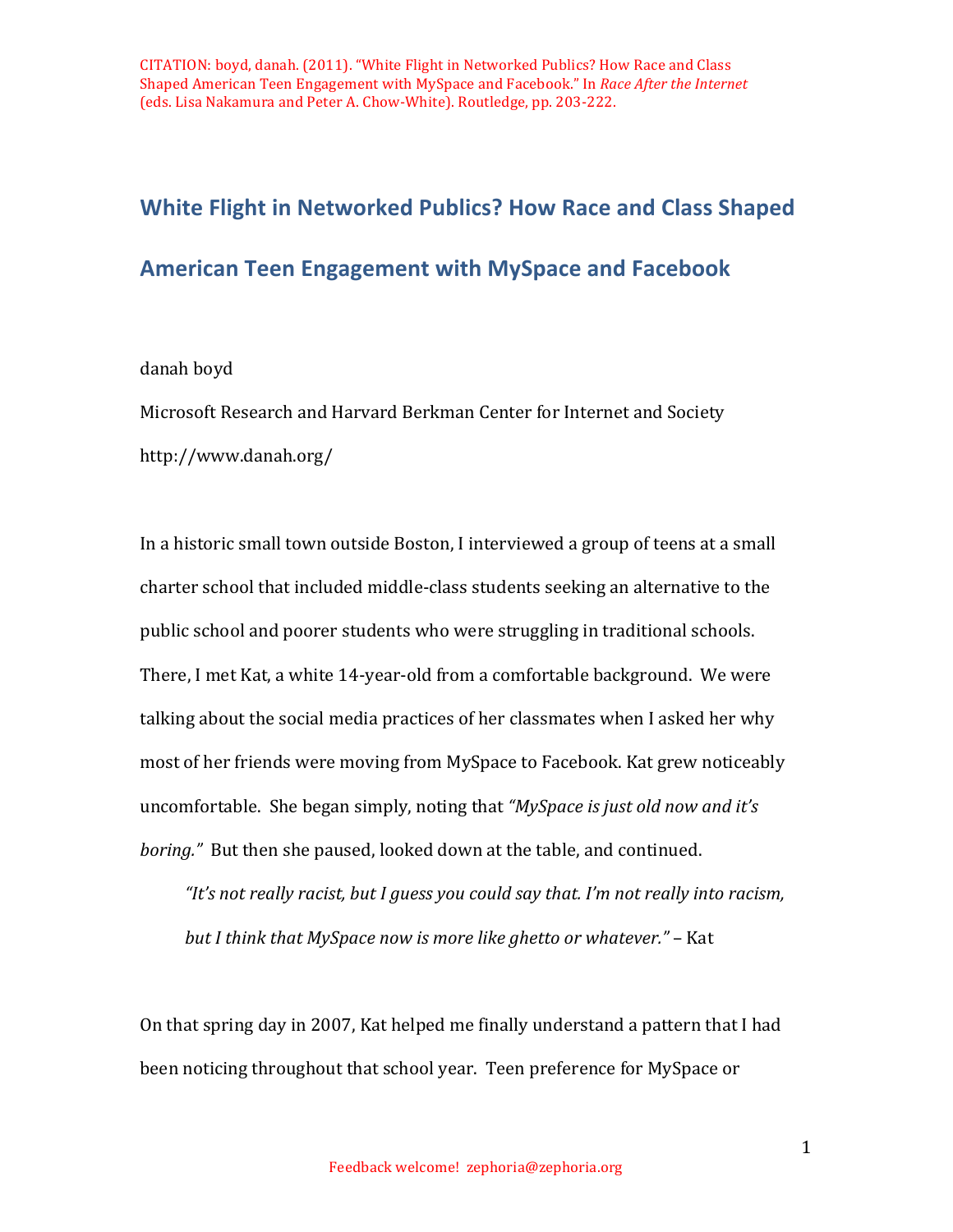Facebook went beyond simple consumer choice; it reflected a reproduction of social categories that exist in schools throughout the United States. Because race, ethnicity, and socio-economic status shape social categories (Eckert, 1989), the choice between MySpace and Facebook became racialized. This got reinforced as teens chose to self-segregate across the two sites, just as they do in schools.

After Kat told me that MySpace was *"like ghetto,"* I asked her if people at her school were still using MySpace and she hesitantly said ves. Her discomfort in discussing the topic was palpable and it became clear that she didn't know how to talk about race or the social divisions she recognized in her school.

*"The people who use MySpace -- again, not in a racist way -- but are usually more like ghetto and hip hop rap lovers group."* – Kat

In trying to distinguish those who use MySpace from those who use Facebook, Kat uses a combination of spatial referents and taste markers that she knows have racial overtones. While Kat does not identify as a racist, her life and social world are shaped by race. Her small school is divided, with poorer students and teens of color in different classes than the white students from wealthier backgrounds. Kat's friends are primarily white and her classes and activities are primarily filled with white students.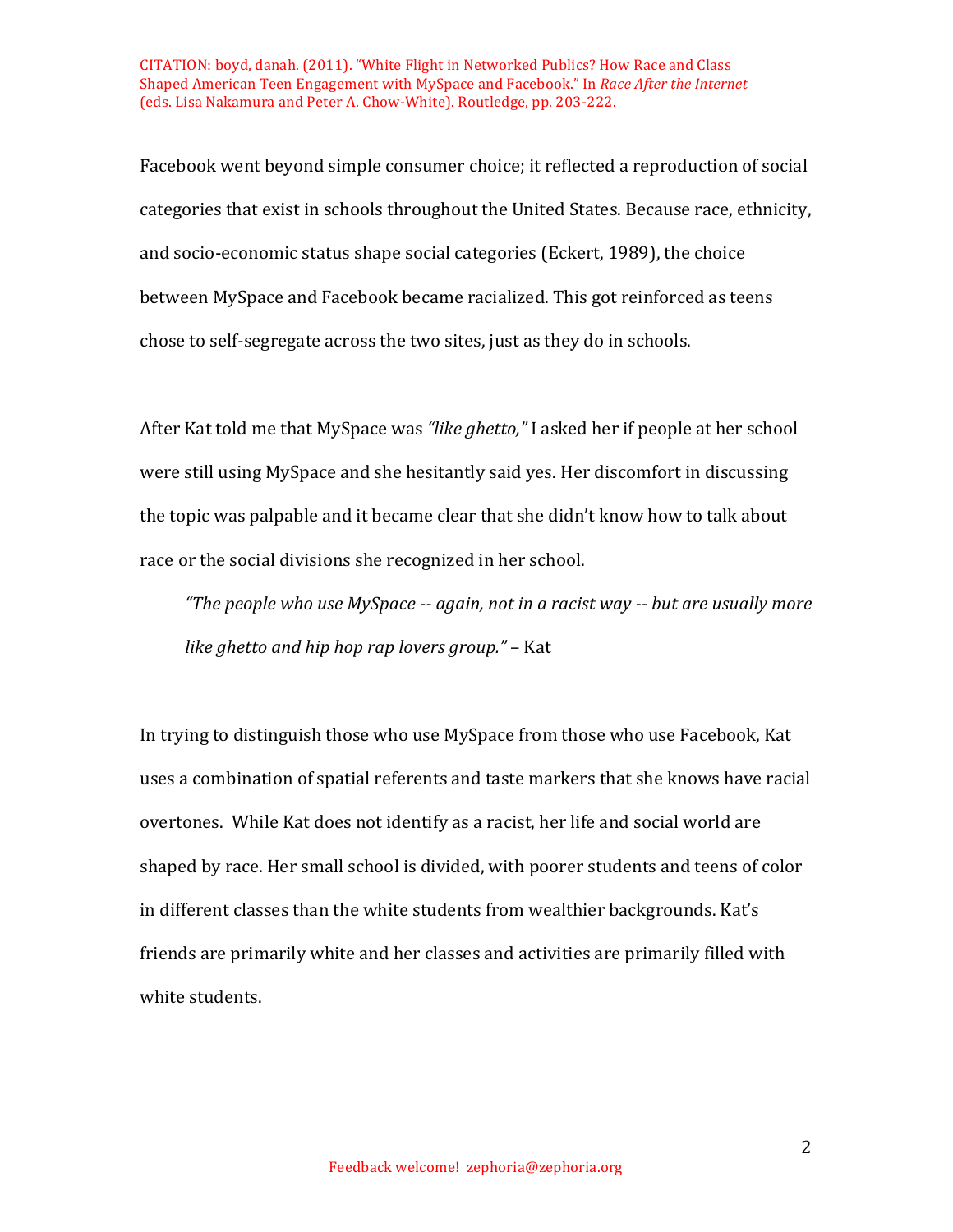Kat's use of the term "ghetto" simultaneously references spatial and taste-based connotations. On the one hand, *the* ghetto is a part of a city historically defined by race and class (Wacquant, 1997). On the other hand, *being* ghetto refers to a set of tastes that emerged as poor people of color developed fashion and cultural artifacts that proudly expressed their identity. Just as physical spaces and tastes are organized around and shaped by race and class, so too are digital environments.

This article explores a division that emerged between MySpace and Facebook among American teens during the 2006-2007 school year. At the beginning of the year, a common question in American schools was: "Are you on MySpace?" By the end of the year, the question had shifted to "MySpace or Facebook?" As Facebook started gaining momentum, some teenagers switched from MySpace to Facebook. Others joined Facebook without having ever been on MySpace. Still others chose to adopt both. During this period, MySpace did not lose traction. Teens continued to flock to the site, opting for MySpace in lieu of or in addition to Facebook. To complicate matters more, some teens who had initially adopted MySpace began to switch to Facebook.

Slowly, a distinction emerged. Those who adopted MySpace were from different backgrounds and had different norms and values than those who adopted Facebook. White and more affluent individuals were more likely to choose and move to Facebook. Even before statistical data was available, the language teens used to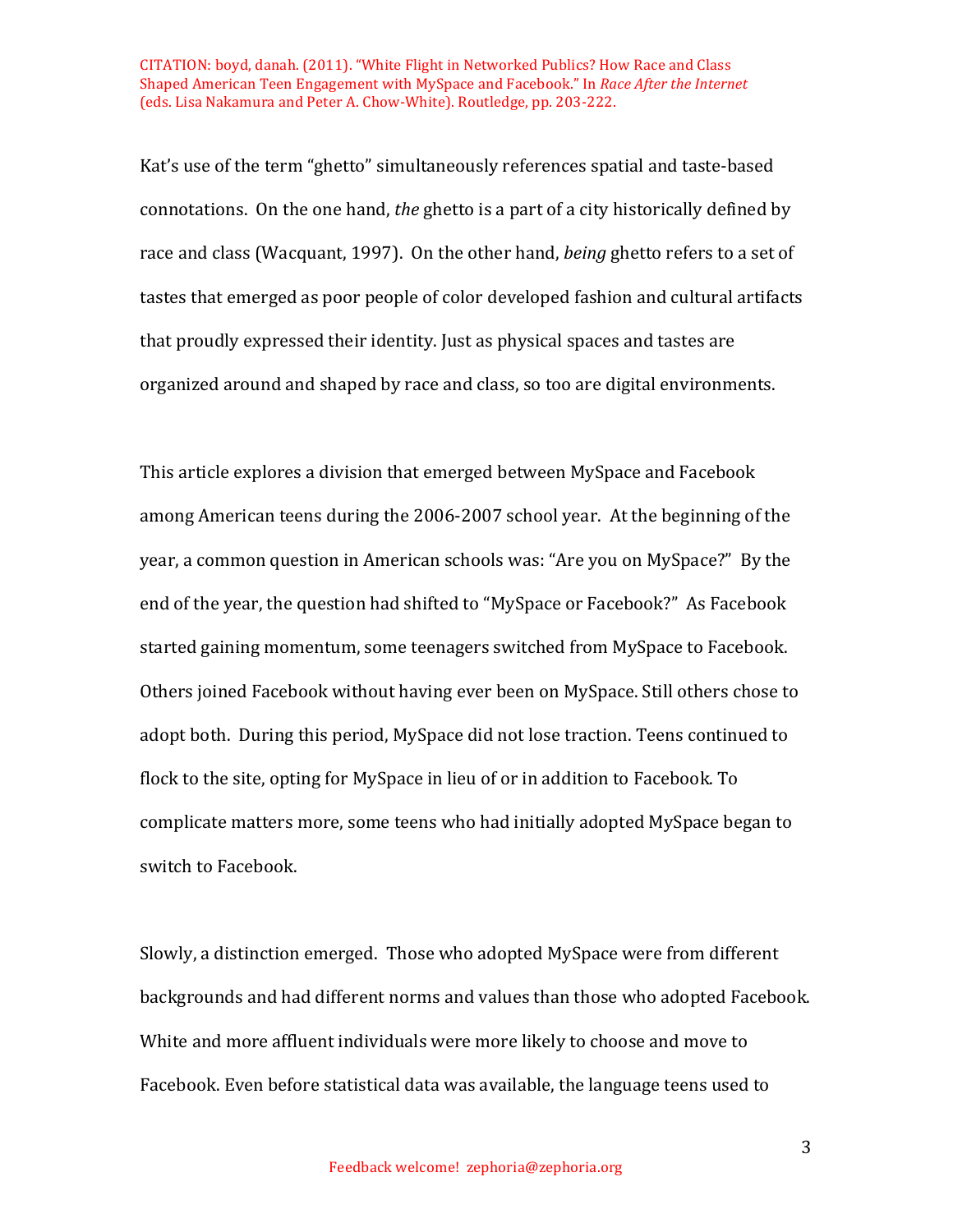describe each site and its users revealed how the division had a race and class dimension to it. Given these dynamics and Kat's notion of MySpace as ghetto, one way to conceptualize the division that unfolded is through the lens of white flight. In essence, many of the same underlying factors that shaped white city dwellers' exodus to the suburbs – institutional incentives and restrictions, fear and anxiety, social networks, and racism - also contribute to why some teens were more likely to depart than others.

What distinguishes adoption of MySpace and Facebook among American teens is not cleanly about race or class, although both are implicated in the story at every level. The division can be seen through the lens of taste and aesthetics, two value-laden elements that are deeply entwined with race and class. It can also be seen through the network structures of teen friendship, which are also directly connected to race and class. And it can be seen through the language that teens  $-$  and adults  $-$  use to describe these sites, language like Kat's that rely on racial tropes to distinguish the sites and their users. The notion that MySpace may be understood as a digital ghetto introduces an analytic opportunity to explore the divisions between MySpace and Facebook – and namely, the movement of some teens from MySpace to Facebook – in light of the historic urban tragedy produced by white flight. Drawing parallels between these two events sheds light on how people's engagement with technology reveals social divisions and the persistence of racism.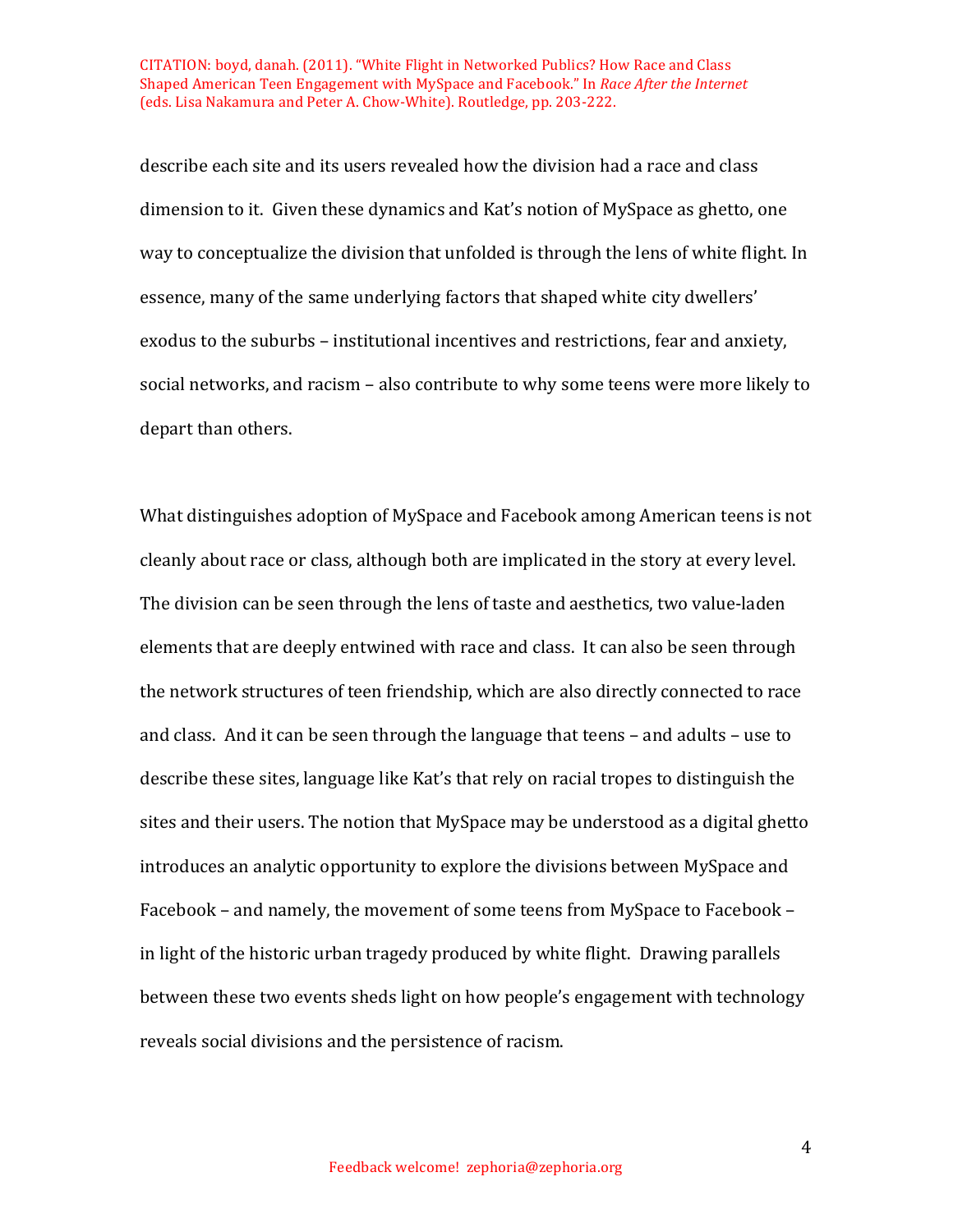The data and analysis used in this article stems from four years of ethnographic fieldwork examining the role that social media play in the everyday lives of American teens (boyd, 2008). From 2004-2009, I interviewed and observed teens in diverse communities across 17 different states, spent over 2,000 hours observing online practices, and analyzed 10,000 randomly selected MySpace profiles. The quotes in this article stem from both online data and a subset of the 103 formal semi-structured interviews I conducted. I also use online commentary about this division, including blog comments and news articles. My argument is not a statistical one, although Hargittai (this volume) documented that a division is visible in statistical data. Rather, I illustrate how distinctions in social network site adoption and the perceptions teens – and adults – have about these sites and their users reflect broader narratives of race and class in American society.

## **Teen Adoption of MySpace and Facebook**

The first social network site was neither MySpace nor Facebook (boyd and Ellison, 2007), but these sites emerged as the two most popular social network sites in the United States. MySpace launched in 2003 on the heels of Friendster, an earlier social network site that was notably popular among 20-30-something urban dwellers in major urban U.S. cities. Although individual teenagers joined MySpace early on, teens became a visible demographic on the site in 2004. Most early adopter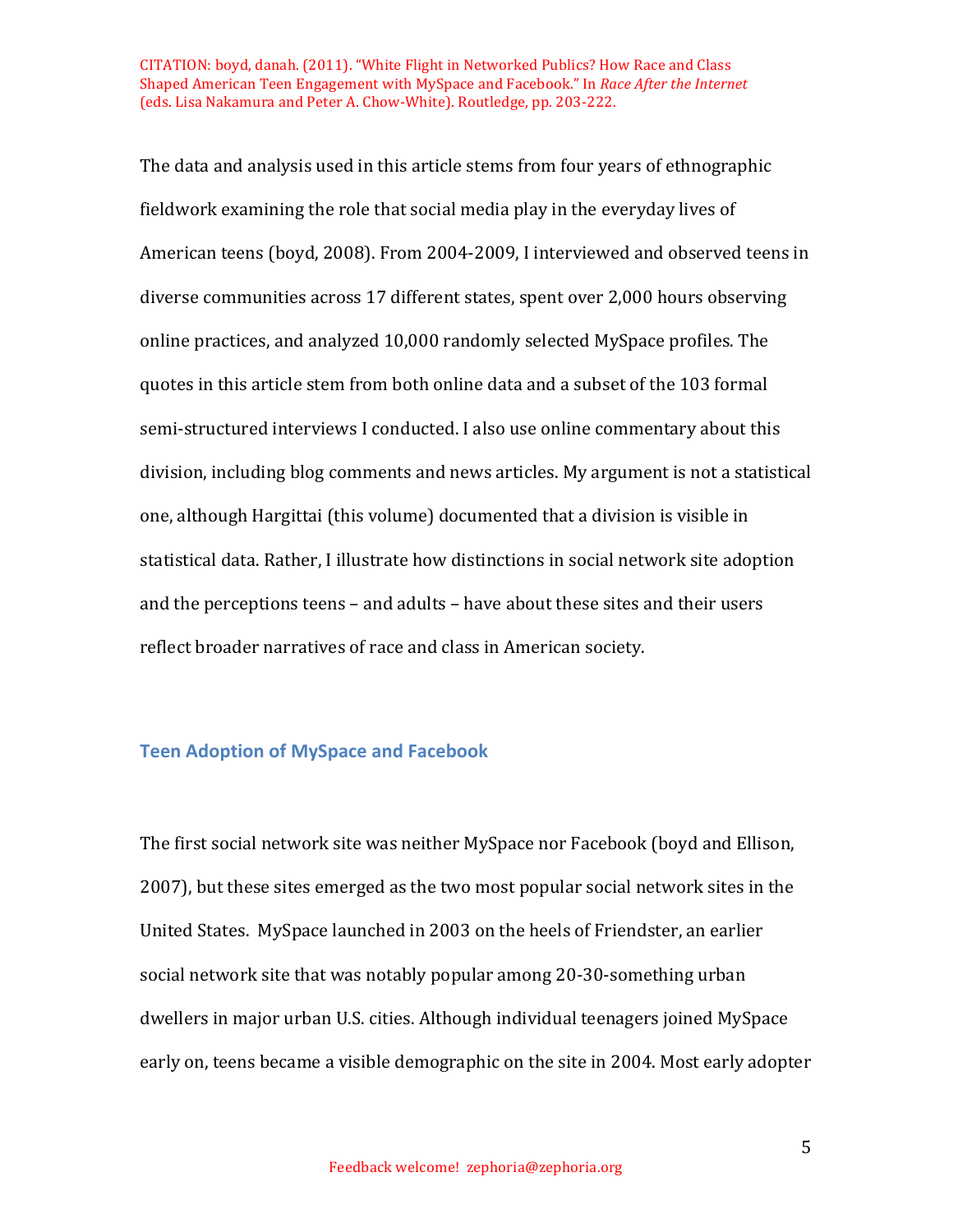teens learned about MySpace through one of two paths: bands or older family members.

Teens who learned of MySpace through bands primarily followed indie rock music or hip-hop, the two genres most popular on MySpace early on. MySpace allowed teens to connect with and follow their favorite bands. Early adopter teens who were not into music primarily learned about the site from a revered older sibling or cousin who was active in late-night culture. For these teens, MySpace was cool because cool elders thought so.

Teenagers who joined MySpace began proselytizing the site to their friends. Given its popularity among musicians and late-night socialites, joining MySpace became a form of (sub)cultural capital. Teens, especially those in urban settings, tend to look to the 20 to 30-something crowd for practices that they can emulate. MySpace's early popularity among teens was tightly entwined with its symbolic reference to maturity, status, and freedom in the manner espoused by urban late-night culture. While teens often revere the risky practices of a slightly older cohort, many adults work to actively dissuade them from doing so. By propagating and glorifying 20something urban cultural practices and values, MySpace managed to alienate parents early on.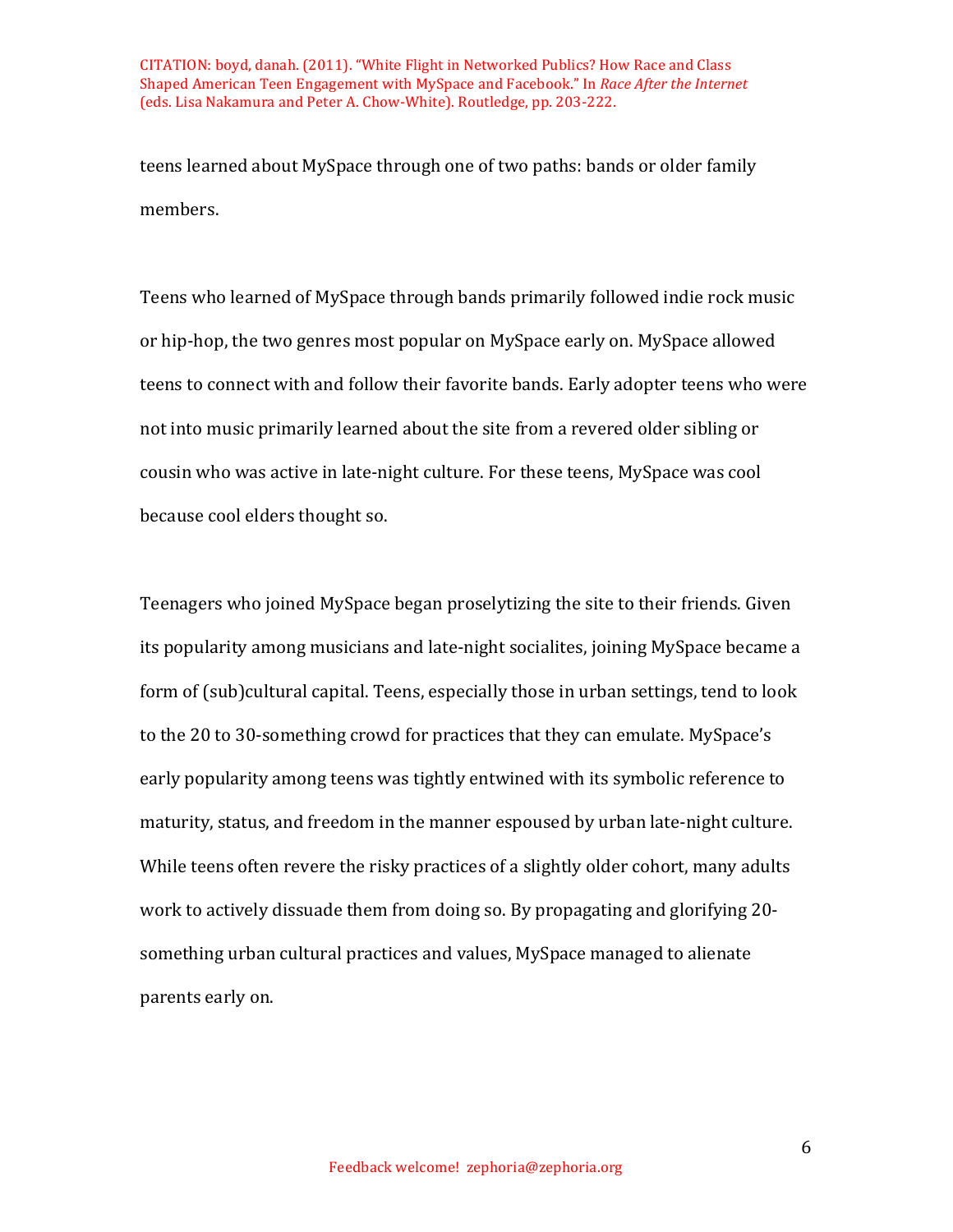With little mass media coverage of MySpace before News Corporation acquired the company in mid-2005, many teens learned of the site through word-of-mouth networks, namely friends at school, church, activities, and summer camp, as well as from older family members. Given its inception in the Los Angeles region, West Coast teens found MySpace before East Coast teens, and urban teens joined before suburban or rural teens. The media coverage that followed the acquisition further escalated growth among teens.

Immediately after News Corporation bought MySpace, much of the media coverage focused on the bands. After adults began realizing how popular MySpace was with teens, news media became obsessed with teen participation and the potential dangers they faced (Marwick, 2008). This media coverage was both a blessing and a curse for MySpace. On one hand, some teens joined the site because media sold it as both fashionable among teens and despised by parents. On the other hand, some teens avoided joining because of the perceived risks and parents began publicly demonizing the site.

As MySpace simultaneously appealed to and scared off U.S. teens, other social network sites started gaining traction with different demographics. Most did not appeal to teenagers en masse, although niche groups of teens did join many different sites. In 2004, Facebook launched, targeting college students. Originally, access to Facebook was intentionally limited. Facebook started as a Harvard-only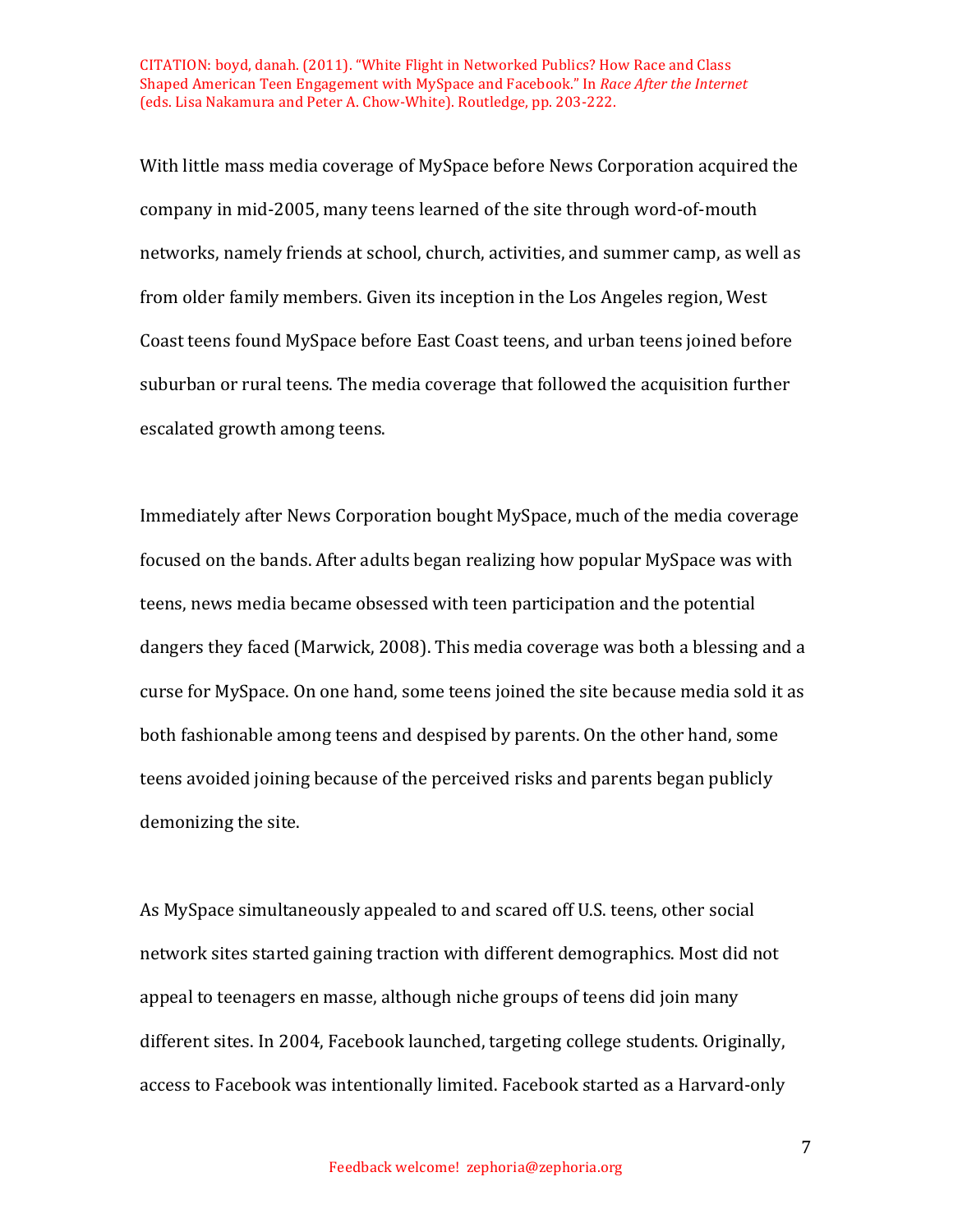social network site before expanding to support all Ivy League schools and then toptier colleges and then a wider array of colleges. Because of its background, some saw Facebook as an "elite" social network site. The "highbrow" aura of Facebook appealed to some potential participants while repelling others.

The college-centered nature of Facebook quickly appealed to those teenagers who saw college, and thus Facebook access, as a rite of passage. They were aware of the site through older family members and friends who had already graduated high school and gone off to college. Before access became readily available, college-bound teens began coveting entrance. For many, access to the social world of college became a marker of status and maturity. Even those who had MySpace accounts relished the opportunity to gain access to the college-only Facebook as a rite of passage.

In September 2005, Facebook began slowly supporting high schools. While this gave some teens access, the processes in place for teens to join and be validated were challenging, creating a barrier to entry for many potential participants. Those who managed to join were often from wealthier schools where the validation process was more solidified or quite motivated – typically because they wanted to communicate with close friends in college.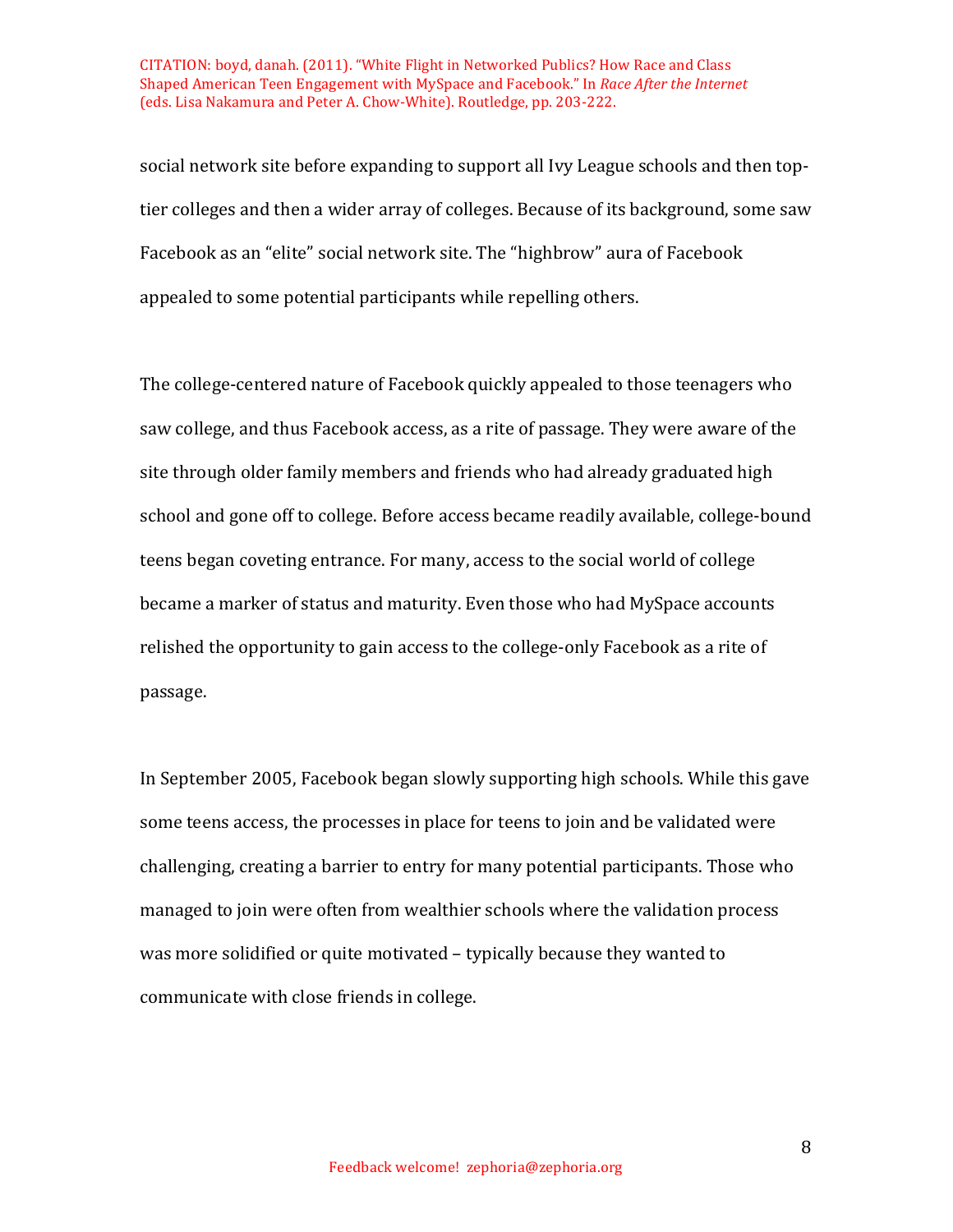Facebook finally opened access to all in September 2006. Sparking a wave of teen adoption, this is the origin point of teens self-sorting into MySpace and Facebook. The segment of teens that initially flocked to Facebook was quite different from those who were early adopters of MySpace. Yet, in both cases, the older early adopters shaped early teen engagement, both in terms of influencing adoption and defining the norms. As teens engaged, they developed their own norms stemming from those set forth by the people they already knew on the site.

While plenty of teens chose to participate on both sites, I began noticing that those teens who chose one or the other appeared to come from different backgrounds. Subculturally identified teens appeared more frequently drawn to MySpace while more mainstream teens tended towards Facebook. Teens from less-privileged backgrounds seemed likely to be drawn to MySpace while those headed towards elite universities appeared to be head towards Facebook. Racial and ethnic divisions looked messier, tied strongly to socio-economic factors, but I observed that black and Latino teens appeared to preference MySpace while white and Asian teens seemed to privilege Facebook.

In observing these patterns in multiple communities in the US, I found myself uncertain as to whether or not they could be generalized. Certainly, there were exceptions to each pattern. Still, I felt as the pattern was significant. This prompted me to write an essay on my blog where I mapped out what I observed (boyd,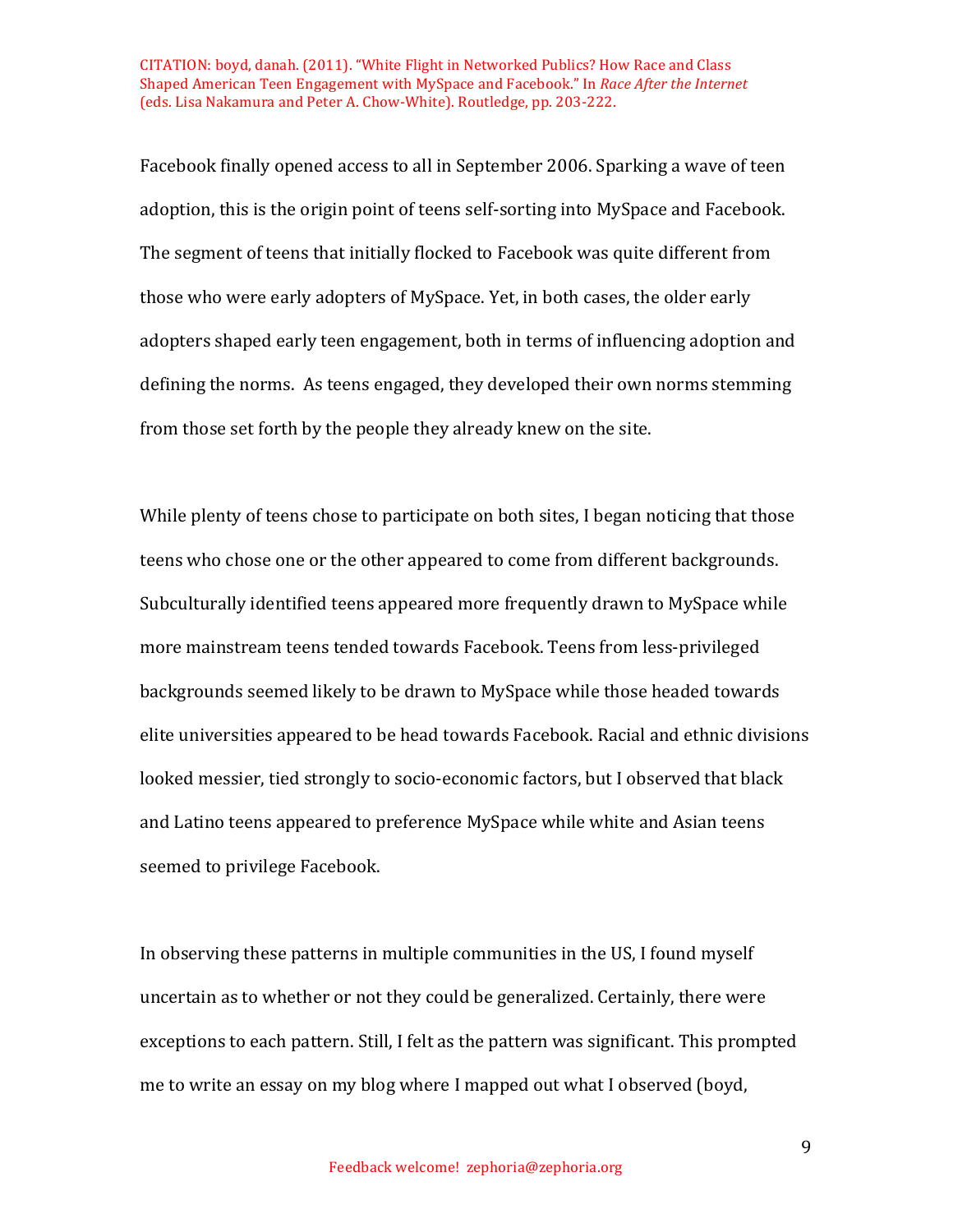2007a). Thanks to coverage from the BBC and many popular bloggers, my essay went viral, sparking debate, outrage, and controversy. It also sparked researchers who were seeing similar patterns to approach me to share their unpublished findings.

Analysts at two unnamed marketing research firms contacted me to say that they witnessed similar patterns with youth at a national level but they were unable to publicly discuss or publish their finding, but scholars and bloggers were more willing to share their findings. In a parallel study, Eszter Hargittai (2007) found that parental education as well as race and ethnicity were significant predictors of social network site choice when analyzing survey data collected from a freshman class at a diverse Midwest college. White and Asian students as well as those whose parents had higher levels of education were overrepresented on Facebook while Hispanic students and those whose parents did not have a high school degree were more likely to use MySpace. African-American college students were not more likely to use Facebook or MySpace. While Hargittai's findings with college freshman reflect a similar trend to my observations with high school-age teens, it is important to note that college participation itself is shaped by racial and socio-economic inequalities and that Facebook was initially a tool for college students. Thus, Facebook may well be overrepresented in Hargittai's data and college-age populations not attending college may have different preferences. Taking a different approach, blogger Chuck Lam (2007a; 2007b) examined the social network site habits of students from 15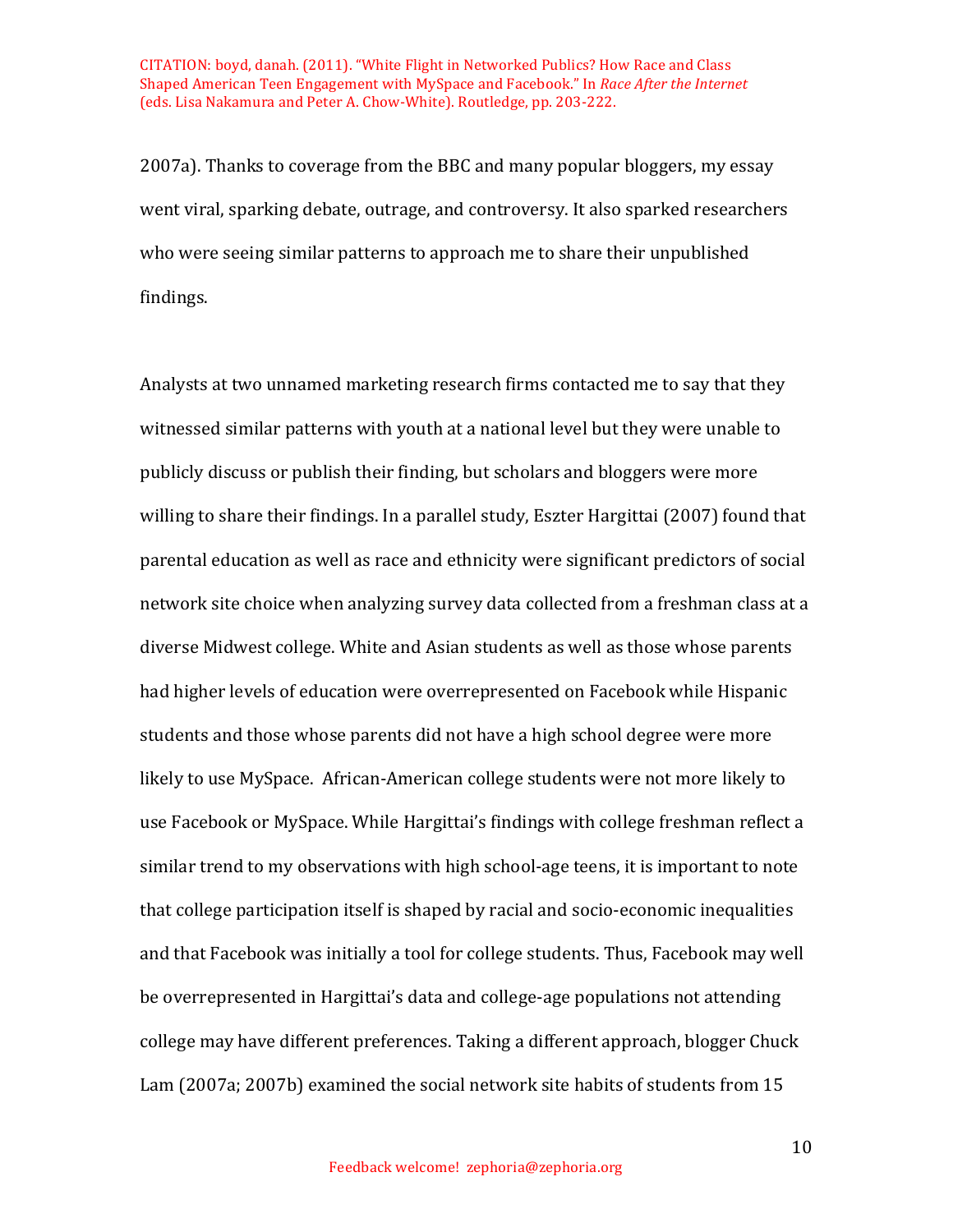schools in San Francisco based on their rating at GreatSchools, finding that students from higher ranked schools were more active on Facebook while those from lower ranked schools were more active on MySpace.

Two years later, marketing research firm Nielsen Claritas reported that wealthy individuals are 25% more likely to use Facebook while less affluent individuals are 37% more likely to be on MySpace (Hare, 2009). In the same year, S. Craig Watkins (2009) published his qualitative and survey data with college students, revealing a racial and ethnic division in preference as well as anti-MySpace attitudes by collegiate Facebook users that parallel those of high school students. While there is no definitive longitudinal statistical data tracking the division amongst teens, these studies provide a valuable backdrop to the perceptions teens have about the sites and their users.

## **The Organization of Teen Friendship**

There's an old saying that "birds of a feather flock together." Personal networks tend to be rather homogeneous, as people are more likely to befriend those like them. Sociologists refer to the practice of connecting with like-minded individuals as "homophily." Studies have accounted for homophily in sex and gender, age, religion, education-level, occupation, and social class, but nowhere is homophily more strongly visible in the U.S. than in the divides along racial and ethnic lines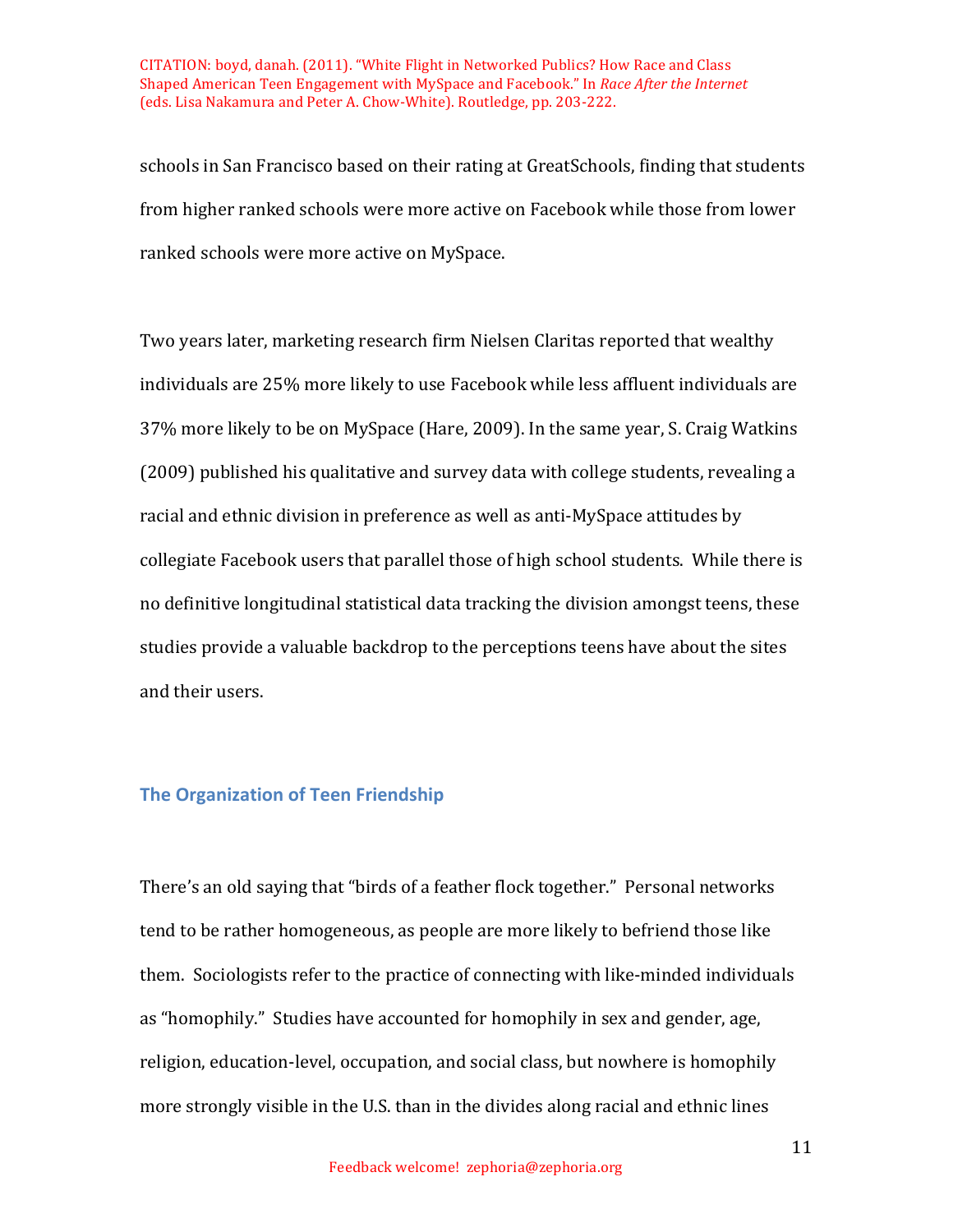(McPherson, Smith-Lovin, and Cook, 2001). The reasons behind the practice of homophily and the resultant social divisions are complex, rooted in a history of inequality, bigotry, and oppression and stemming from the complexity of the political economy and structural constraints in American life.

Youth often self-segregate by race, even in diverse schools (Moody, 2001; Thorne 2008). While it is easy to lament racial segregation in friendships, there are also social and psychological benefits to racial and ethnic clustering. Tatum (1997) argues that self-segregation is a logical response to the systematized costs of racism; connecting along lines of race and ethnicity can help youth feel a sense of belonging, enhance identity development, and help youth navigate systematic racism. Still, as Bonilla-Silva (2003) has highlighted, people's willingness to accept and, thus expect, self-segregation may have problematic roots and contribute to ongoing racial inequality. 

When I asked teens why race defines their friendships, they typically shrugged and told me that it's just the way it is. As Traviesa, a Hispanic 15-year-old from Los Angeles, explained,

*"If it comes down to it, we have to supposedly stick with our own races. ... That's just the unwritten code of high school nowadays."* – Traviesa Race was not an issue only in major metropolitan communities. Heather, a white 16year-old in Iowa, told me that her school was not segregated, but then she went on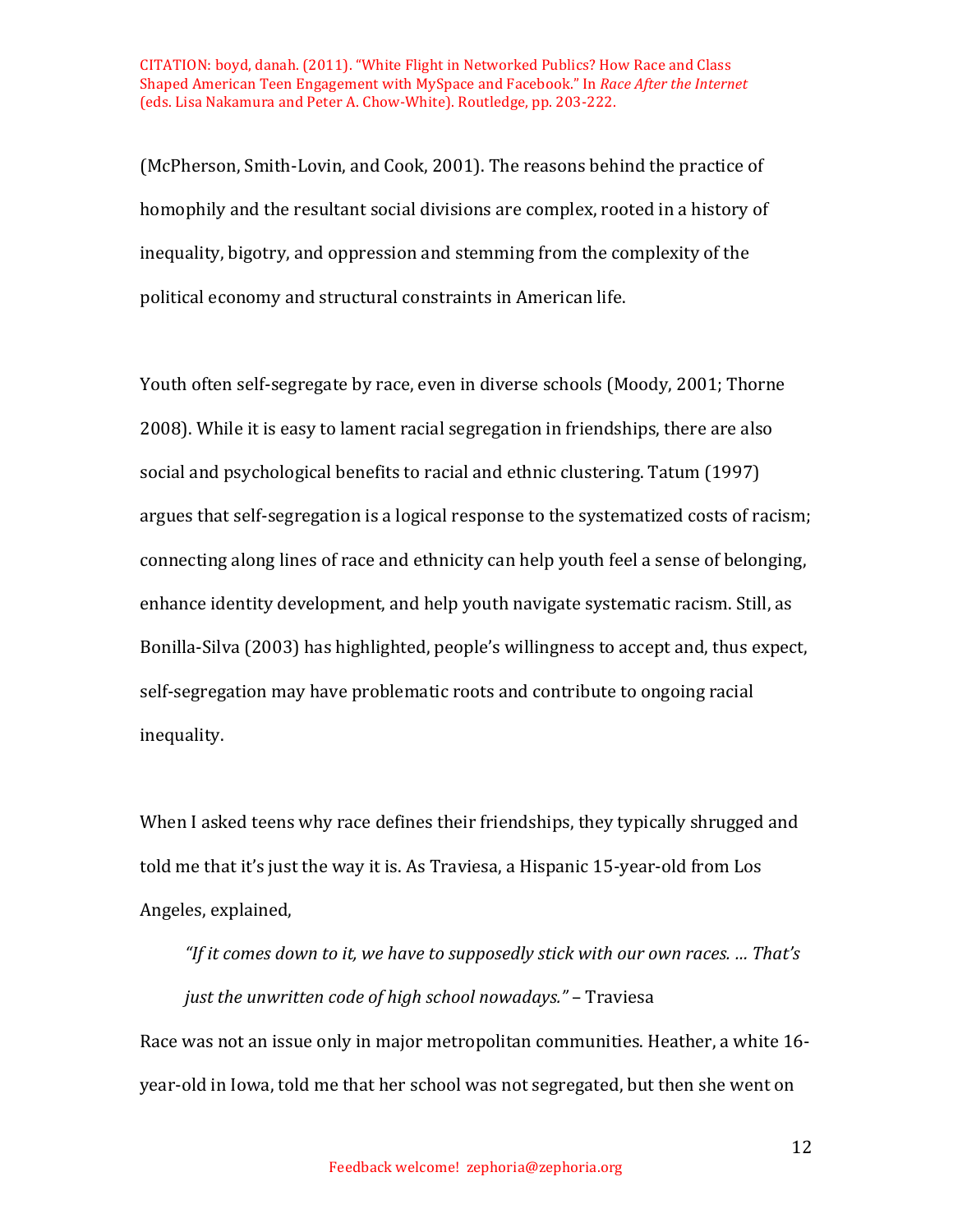to mark people by race, noting that, "the black kids are such troublemakers." This conflicting message -refusing to talk about race explicitly while employing racial language in conversation – was common in my interviews as well as those of other scholars (Pollock, 2005). While there was no formal segregation in Heather's school, like the de facto residential segregation that continues to operate in many American cities, the black teens in her predominantly white school stuck together socially and were stereotyped by the white teens.

Another way of looking at teen friendships is through the lens of social categories and group labels. Many of the teens I interviewed had language to demarcate outcasts (e.g., "*gothics,"* "nerds," "Dirty Kids," etc.) and identify groups of peers by shared activity (e.g., "band kids," "art kids," "cheerleaders," etc.). Often, labels come with a set of stereotypes. For example, Heather explained:

*"You've got the pretties, which are the girls that tan all the time. They put on* excessive makeup. They wear the short skirts, the revealing shirts, that kind of *things.* Then you've got the guys who are kind of like that, dumb as rocks by the *way."* – Heather 

Youth subcultures can be seen as an extension of social categories; what differentiates them typically concerns identification. While teens often identify with particular subcultures, social categories are more frequently marked by others.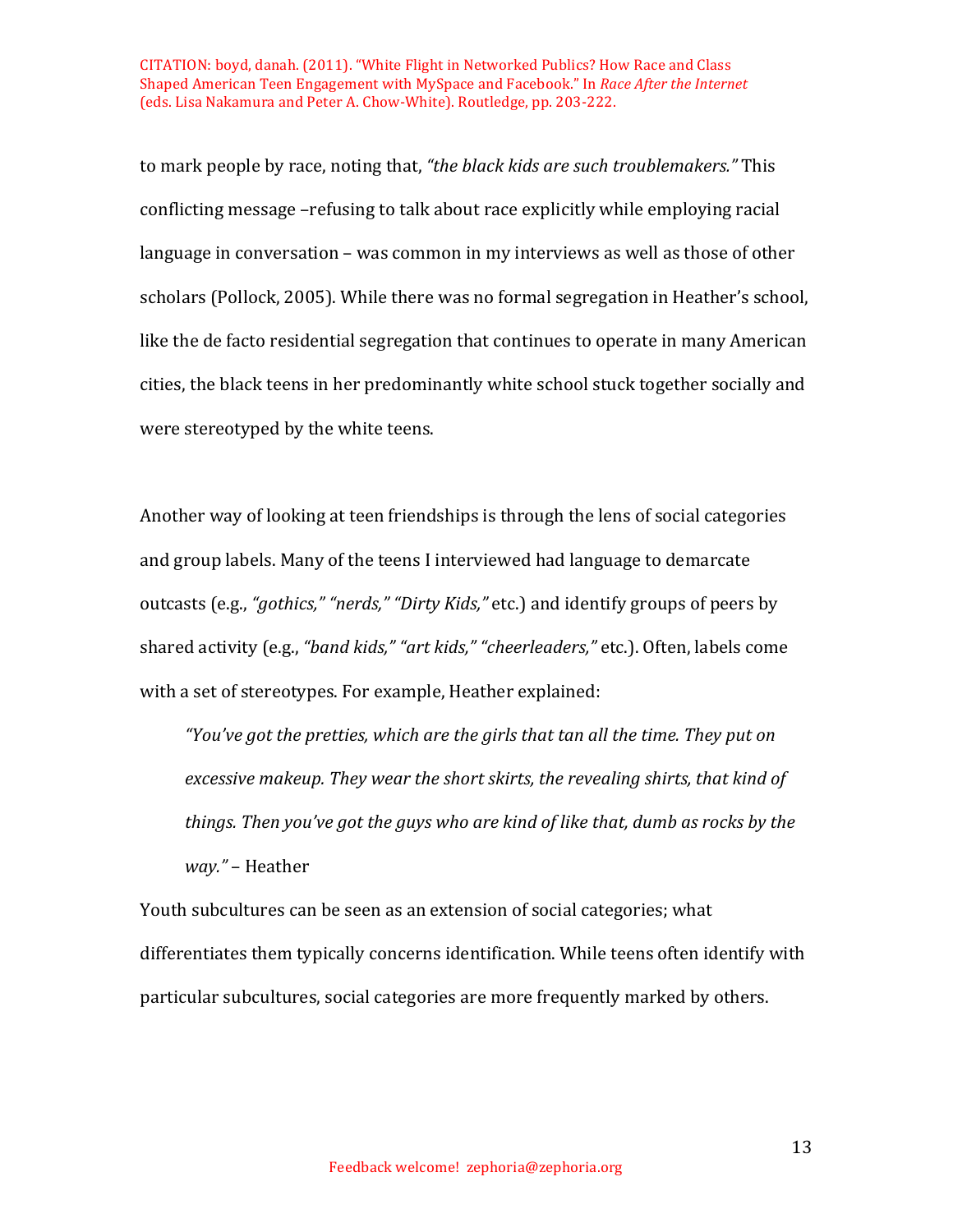Social categories serve to mark groups and individuals based on shared identities. In her seminal text on the topic, Penelope Eckert (1989) highlighted that membership in social groups is not random. Social categories develop in ways that reproduce social distinctions. While Eckert focuses her analysis on the class distinctions embedded in the labels "jocks" and "burnouts," work on children and youth in schools also reveals that racial divisions in schools are also marked through labels and social categories (Thorne 2008). Unlike class, race and ethnicity are often made visible  $-$  albeit, blurred  $-$  in the labels youth use. In my fieldwork, I found that clearly dominant racial groups went unmarked, but labels like "*the blacks,"* "*the Chinese people,"* "the Hispanics," "the Mexicans," "the white people," and so forth were regularly employed to define social groupings. In other cases, and in part because they are aware that using such categories could be perceived as racist, teens used substitutes that more implicitly mark race and class-based difference. For example, the word "*urban"* signals "*black*" when referring to a set of tastes or practices. Similarly, some of the labels teens use have racial implications, such as "Dirty Kids", "*gangstas*", and "*terrorists*". While not all Dirty Kids are white, not all gangstas are black, and not all terrorists are of Middle Eastern descent, they are overwhelmingly linked in teens' minds. Race and class are also often blurred, especially in situations where the logic of stratification may not be understood by teens but appears visible through skin color.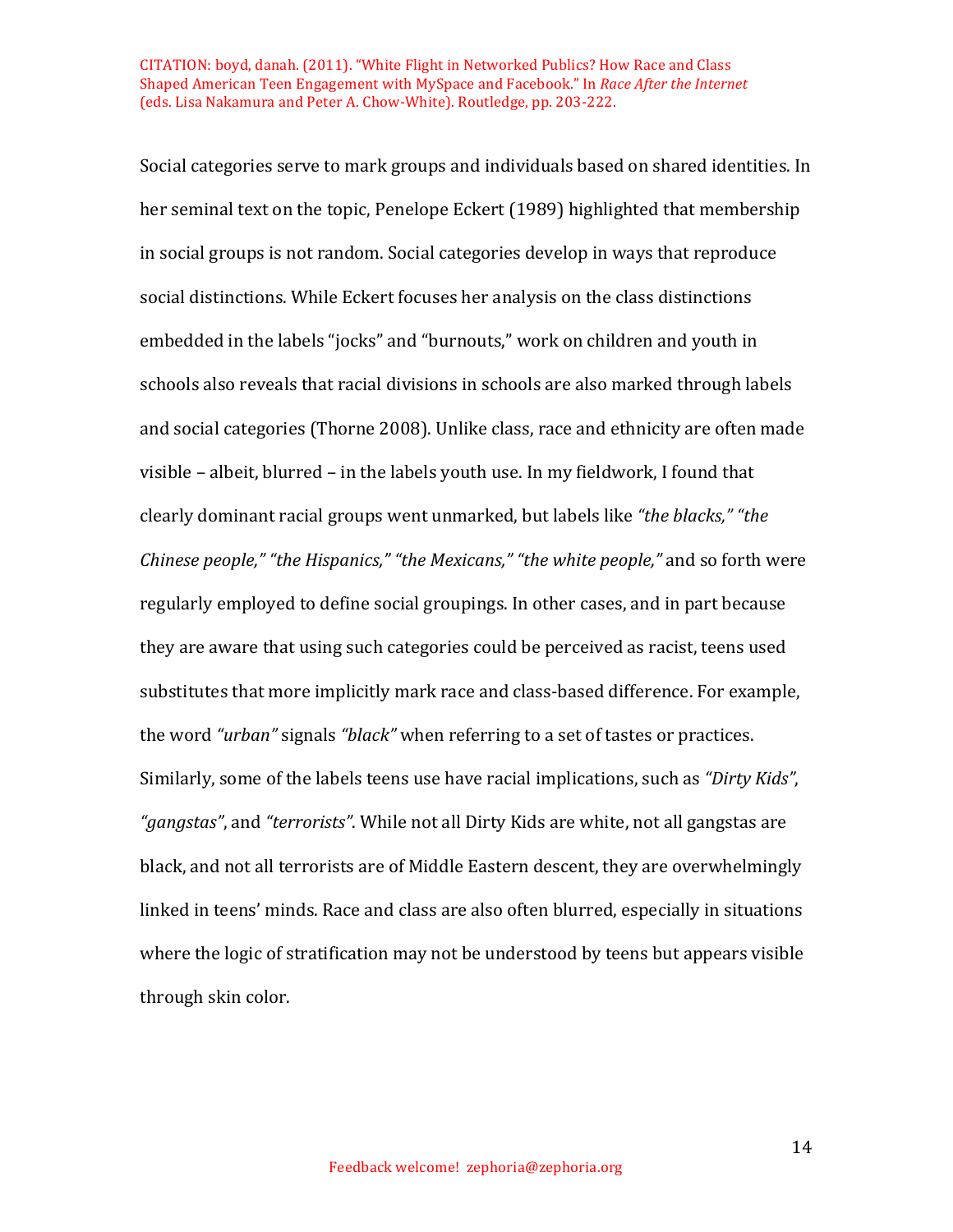As much of the literature on youth in educational contexts has revealed (Thorne, 1993; Eckert, 1989; Perry, 2002), social categories and race-based labels are also used to mark physical turf in the lunchroom and beyond. Often, this becomes a way in which youth self-segregate. Keke, a 16-year-old black girl in Los Angeles, described in detail where students in her racially diverse school physically gathered during lunch and between classes:

"The hallways is full of the Indians, and the people of Middle Eastern decent. *They* in the hallways and by the classrooms. The Latinos, they all lined up on this side. The blacks is by the cafeteria and the quad. ... Then the outcasts, like the *uncool Latinos or uncool Indians, the uncool whites, they scattered."* – Keke

Each ethnic and racial group had its gathering spot, but only one had a name: "Disneyland" is an area in the public yard where "the white people" gathered. While Keke is probably unaware that Disneyland is, as Avila  $(2004: 3)$  puts it, "the archetypical example of a postwar suburban order," the notion that students in an urban Los Angeles school label the turf where white people gather by referencing the Orange County suburban theme park known for its racial and ethnic caricatures is nonetheless poignant.

Like the school yard, online environments are often organized by identity and social categories. In some cases, this is explicit. Social network sites like Black Planet, Asian Avenue, and MiGente explicitly target audiences based on race and ethnicity. Many who participate in these communities struggle with what it means to be in a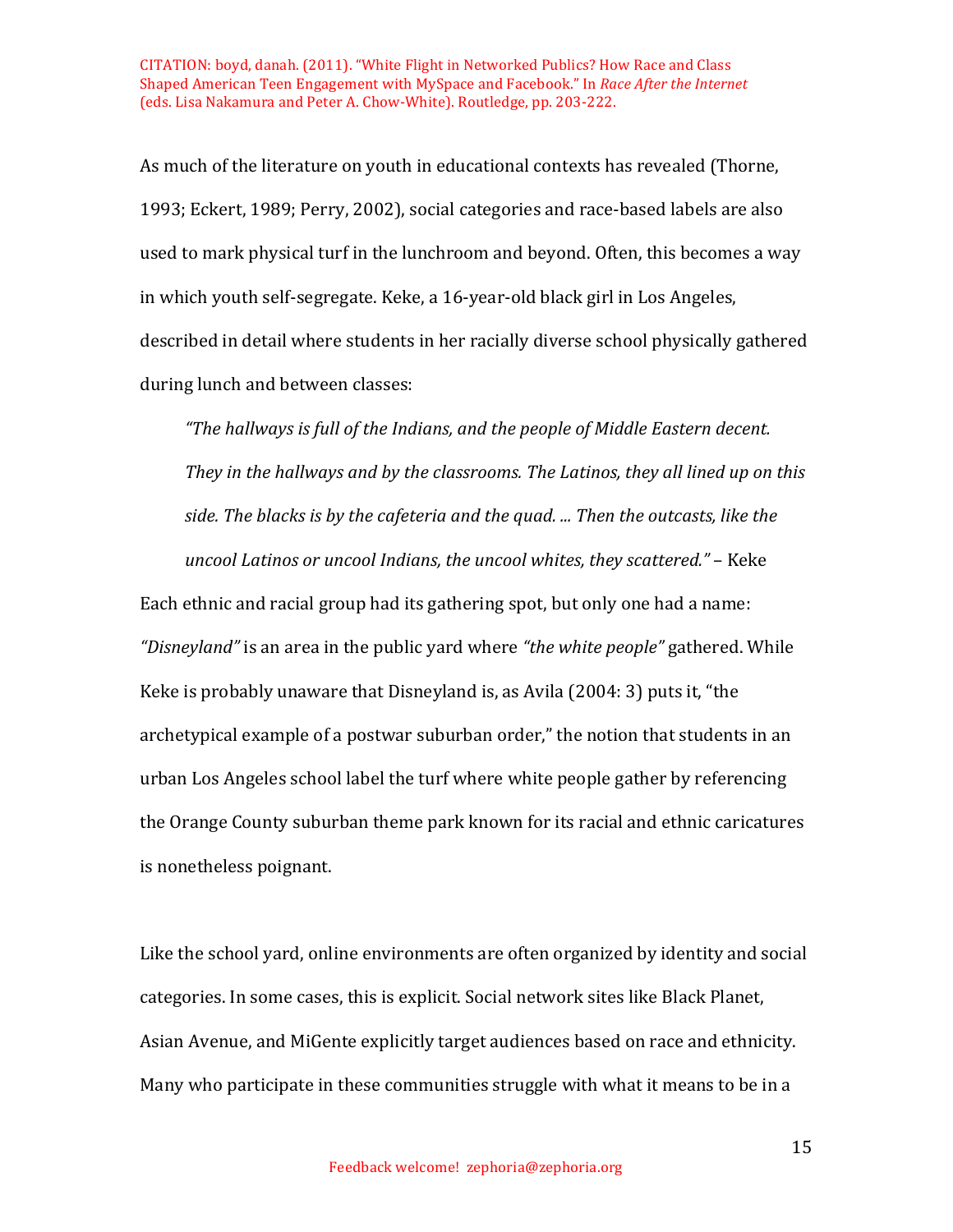public space driven by race, what boundaries should exist, how to manage racism, and other race and ethnicity-driven dialogues (Byrne, 2008). While neither MySpace nor Facebook are explicitly defined in terms of race, they too are organized by race. Most participants self-segregate when connecting with their pre-existing networks without been fully aware of the social divisions that unfold. Yet, when teens are asked explicitly about who participates where, racial terms emerge.

## **The Network Effects of MySpace and Facebook Adoption**

Like school lunchrooms and malls, social network sites are another space where youth gather to socialize with peers (boyd, 2007b). Teens joined social network sites to be with their friends. Given social divisions in both friendship patterns and social spaces, it is unsurprising that online communities reflect everyday social divisions. Yet, unlike prior genres where teens collectively used similar tools but segmented their interactions, their engagement with social network sites spanned two sites - MySpace and Facebook.

Teens provide a variety of different explanations for why they chose MySpace or Facebook. Some argued that it was a matter of personal preference having to do with the features or functionality. For example, Jordan, a biracial Mexican-white 15year-old from Austin prefers Facebook because it allows unlimited photos.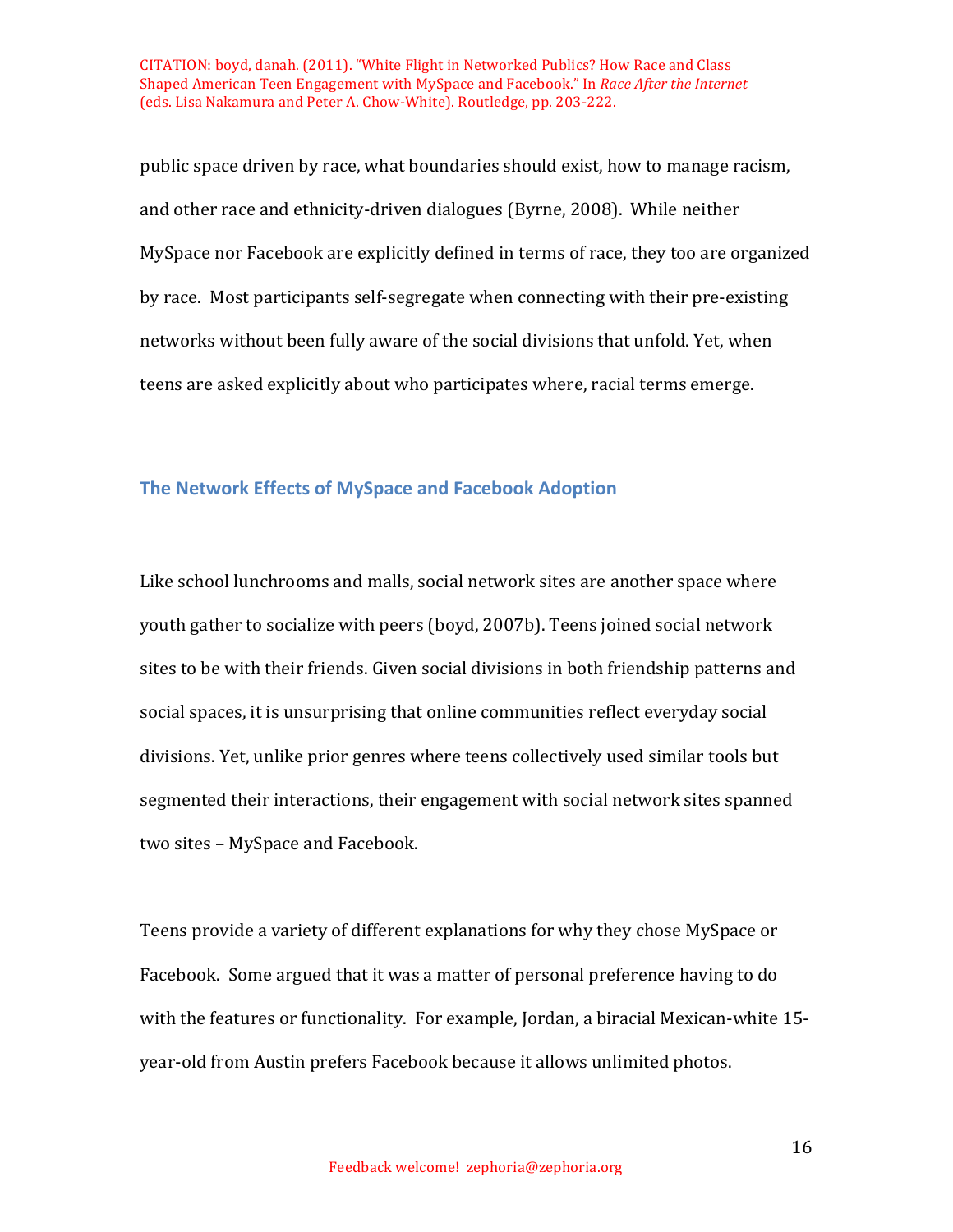Conversely, Anindita, an Indian-American 17-year-old from Los Angeles values MySpace's creative features:

"Facebook's easier than MySpace but MySpace is more complex... You can add music, make backgrounds and layouts, but Facebook is just plain white and that's it." - Anindita

Teens also talked about their perception of the two sites in relation to their values and goals. Cachi, an 18-year-old Puerto Rican girl from Iowa uses both MySpace and Facebook, but she sees them differently:

*"Facebook is less competitive than MySpace. It doesn't have the Top 8 thing or* anything like that, or the background thing." – Cachi

Safety – or rather the perception of safety – also emerged as a central factor in teen preference. While teens believed Facebook was safer, they struggled to explain why. Tara, a Vietnamese–American 16-year-old from Michigan said,

*"[Facebook] kind of seemed safer, but I don't know like what would make it safer, like* what main thing. But like, I don't know, it just seems like everything that *people say, it seems safer."* – Tara 

Teens' fear of MySpace as 'unsafe' undoubtedly stems from the image portrayed by the media, but it also suggests a fear of the 'other.'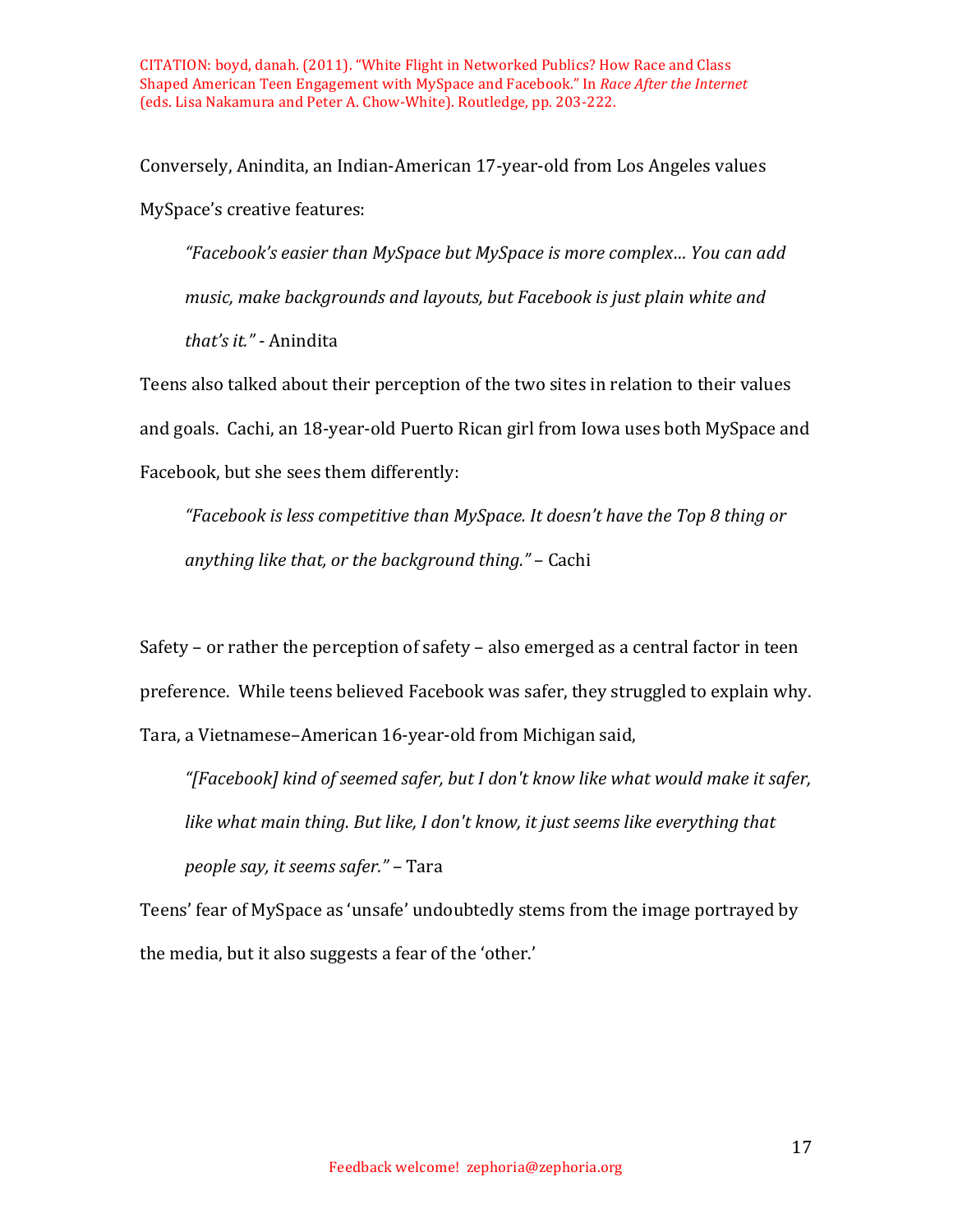By far, the most prominent explanation teens gave for choosing one or the other is the presence of their friends. Teens choose to use the social network site that their friends use. Kevin, a white 15-year-old in Seattle, explains:

"I'm not big on Facebook; I'm a MySpace guy. I have a Facebook and I have some *friends* on *it, but most of my friends don't check it that often so I don't check it that often."* – Kevin 

When teens choose to adopt both, what distinguishes one from the other often reflects distinct segments of their social network. For example, Red, a white 17year-old from Iowa has a profile on both sites, but

"the only reason I still have my MySpace is because my brother's on there." - Red Even teens who prefer the features and functionality of one site use the other when that's where their friends are. Connor, a white 17-year-old from Atlanta, says that he personally prefers MySpace because there's "too much going on" on Facebook.

"It's like hug me and poke me... what does that even mean?" – Connor Yet, Connor signs into Facebook much more frequently than MySpace "because *everybody's on Facebook."* 

Social network site adoption took the form of a social contagion spreading through pre-existing peer networks. For some teens, the presence of just one friend was enough of an incentive to participate; others only joined once many of their friends were present. Once inside, teens encouraged their friends to participate. MySpace and Facebook have network effects: they are more valuable when more friends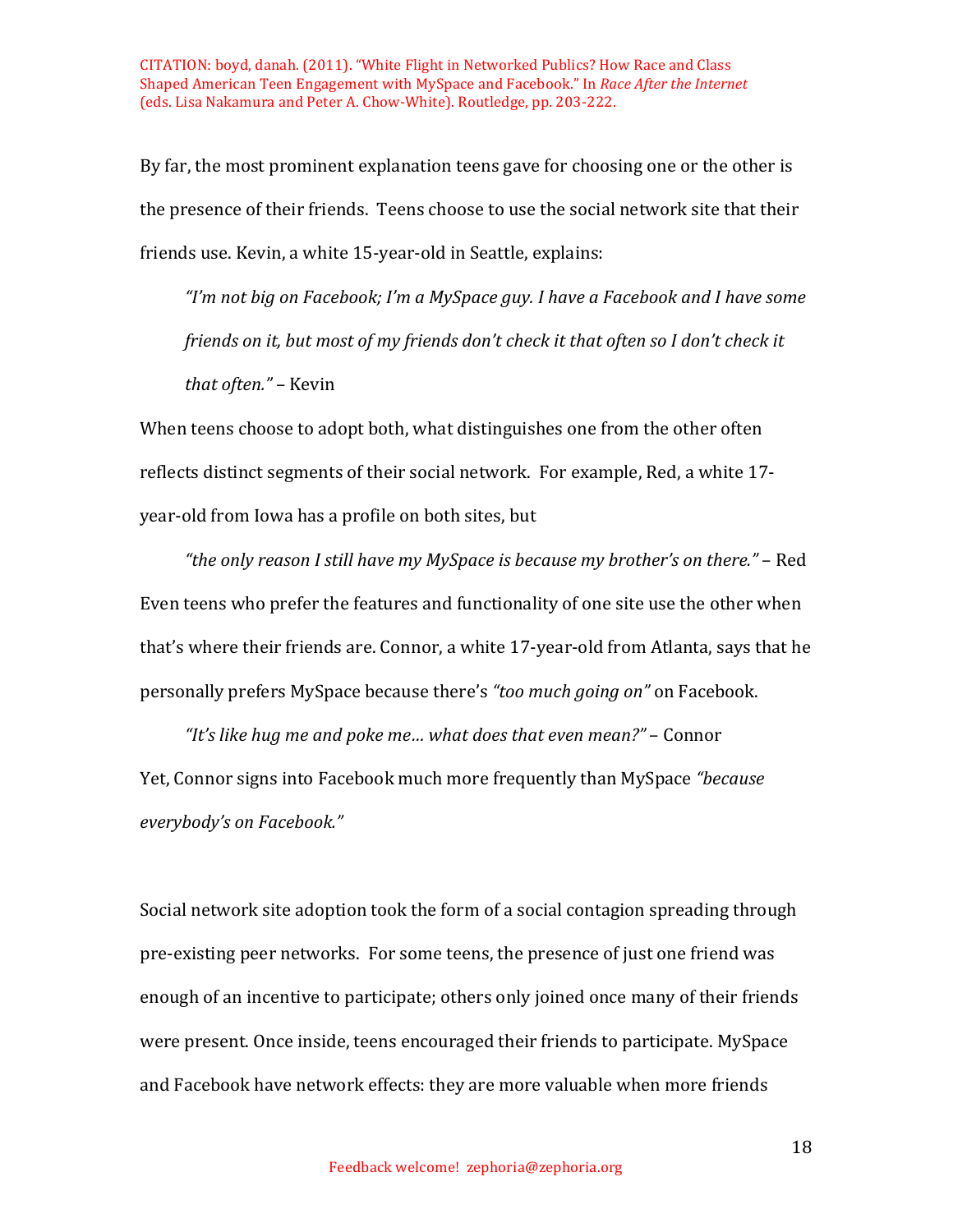participate. Some teens went so far as to create accounts for resistant friends in order to move the process along (boyd, 2008). As word of each site spread, adoption hopped from social group to social group through pre-existing networks for teens. In choosing to go where their friends were, teens began to self-segregate along the same lines that shape their social relations more broadly: race and ethnicity, socio-economic status, education goals, lifestyle, subcultural affiliation, social categories, etc.

## **Tastes, Aesthetics, and Social Status**

For many teens, embracing MySpace or Facebook is seen as a social necessity. Which site is "cool" depends on one's cohort. Milo, an Egyptian 15-year-old from Los Angeles, joined MySpace because it was "the thing" in his peer group but another girl from the same school, Korean 17-year-old Seong, told me that Facebook was the preferred site among her friends.

What is socially acceptable and desirable differs across social groups. One's values and norms are strongly linked with one's identity membership. When working class individuals eschew middle class norms in preference for the norms and expectations of their community, they reproduce social class (Willis, 1981; Gaines, 1998). The idea that working class individuals should adopt middle class norms is fundamentally a middle class notion; for many working class individuals, the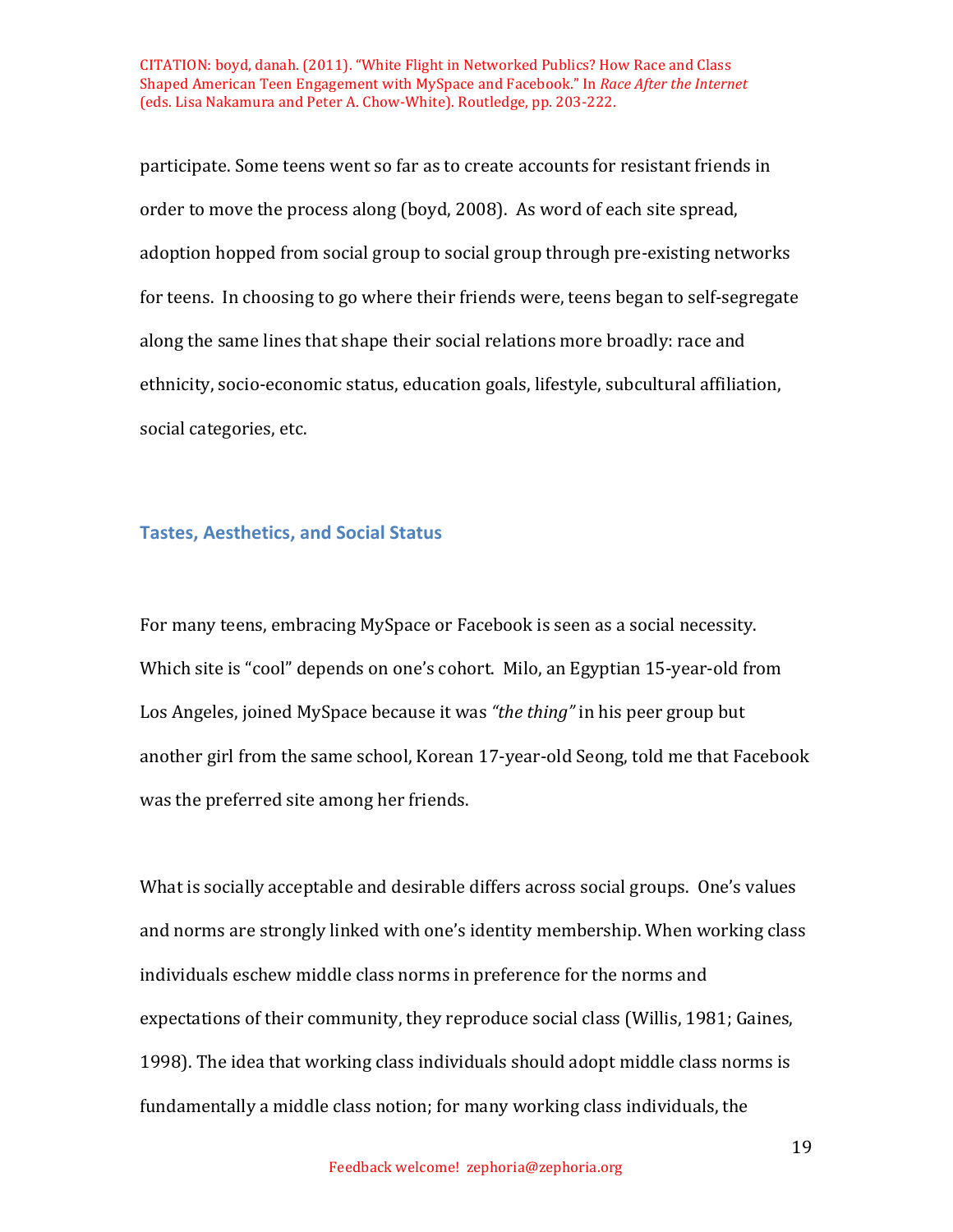community and its support trump potential upwards mobility. Norms also differ across racial and ethnic groups and are reinforced as people of color seek to identify with their racial and ethnic background (Tatum, 1997).

While what is seen as cool can be differentiated by group, there is also a faddish nature to the process. Seong preferred Facebook because it was "exclusive." She moved from Xanga to MySpace to Facebook as each new site emerged, preferring to adopt what was new rather than stay on a site as it became widely embraced. Conversely, white 15-year-old Summer from Michigan rejected the idea of switching to Facebook simply because it was new. She preferred to be where her peers were, but she noted that the *"designer class of people"* in her school joined Facebook because they felt the need to have "the latest thing." In this way, subcultural capital influenced the early adoption of Facebook; it was fashionable to some simply because of its newness.

The construction of "cool" is fundamentally about social status among youth (Milner, 2004). Teenagers both distinguish themselves through practices of consumption, fashion, and attitudes and assess others through these markers (Shankar, 2008; Hebdige 1979). Yet, neither tastes nor attitudes nor cultural consumption practices are adopted randomly. Race and class shape practices and the social agendas around race and class also drive them (Crane, 2000). Taste also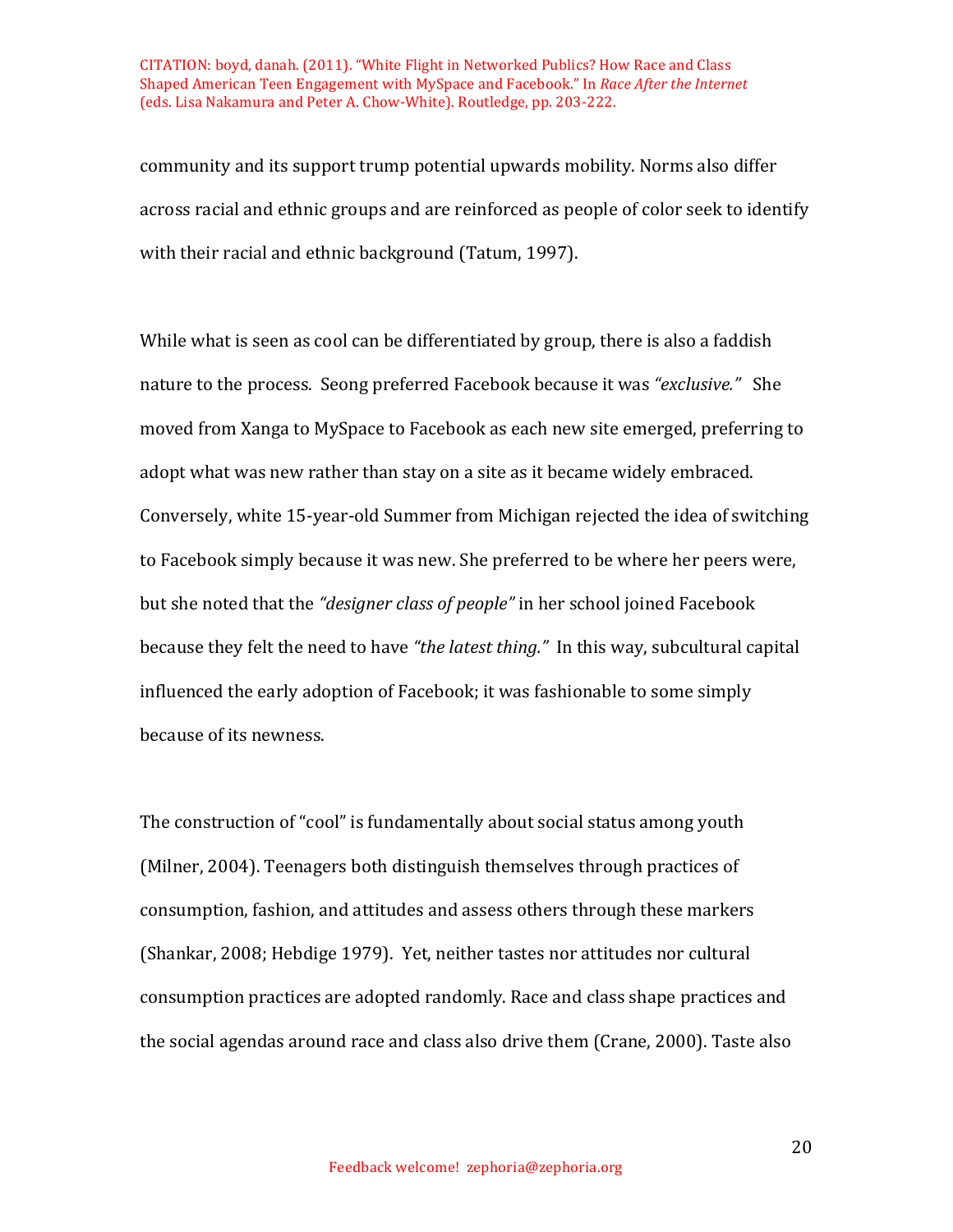serves as a mechanism and marker of distinction, and people's tastes are rooted in class distinctions (Bourdieu, 1984).

While both Bourdieu and Hebdige argue that those from lower social positions are defining their tastes in opposition to hegemonic structures, what constitutes "cool" is also localized, differing across social categories, geography, and groups. Consumption practices and fashion that denote high status in some groups may be meaningless elsewhere. In this way, teens often traffic in what Sarah Thornton (1995) calls "subcultural capital" even when they themselves are not subculturally identified. Markers of status can be locally defined and may have more to do with information access or media consumption than consumption of physical goods. Furthermore, discussions of and connection to those with access to valued consumer objects may also be valuable in and of itself, resulting with what Shankar (2008) calls "metaconsumption." Online, status markers take on new form but in ways that are reminiscent of offline practices. For example, the public articulation of connections on social network sites is a way of visibly marking oneself in relation to others and their status (Donath and boyd, 2004).

In an environment where profiles serve as "digital bodies" (boyd, 2008), profile personalization can be seen a form of digital fashion. Teens' Facebook and MySpace profiles reflect their taste, identity, and values (Donath, 2007). Through the use of imagery and textual self-expressions, teens make race, class, and other identity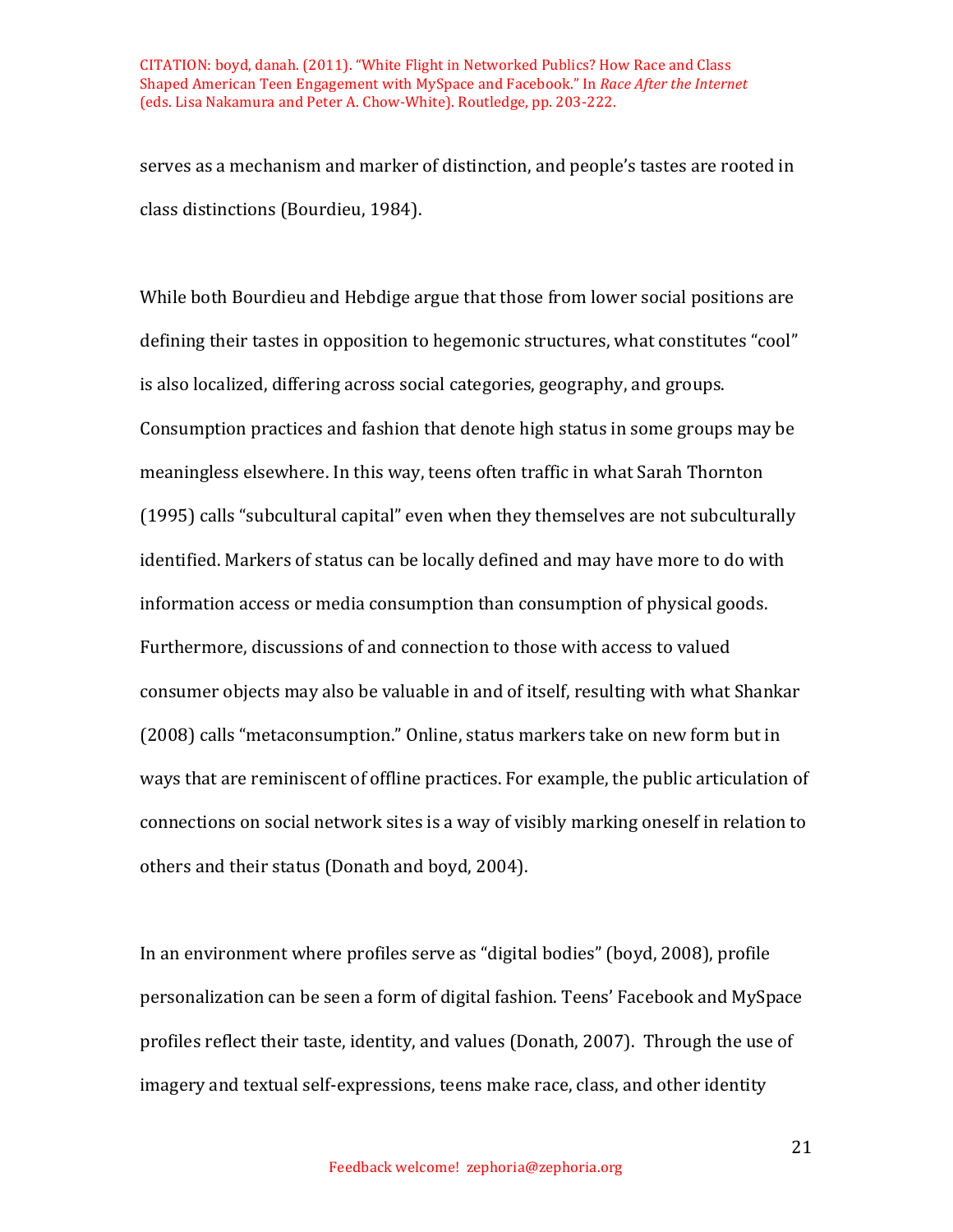markers visible. As Nakamura (2008) has argued, even in the most constrained online environments, participants will use what's available to them to reveal identity information in ways that make race and other identity elements visible.

In describing what was desirable about the specific sites, teens often turned to talk about aesthetics and profile personalization. Teens' aesthetics shaped their attitudes towards each site. In essence, the "glitter" produced by those who "pimp *out*" their MySpaces is seen by some in a positive light while others see it as "*gaudy*," "tacky," and "cluttered." While Facebook fans loved the site's aesthetic minimalism, others viewed this tone as "boring," "lame," and "elitist." Catalina, a white 15-yearold from Austin, told me that Facebook is better because

*"Facebook just seems more clean to me."* – Catalina What Catalina sees as cleanliness, Indian-American 17-year-old Anindita from Los Angeles, labels simplicity; she recognizes the value of simplicity, but she prefers the "*bling*" of MySpace because it allows her to express herself.

The extensive options for self-expression are precisely what annoy some teens. Craig Pelletier, a 17-year-old from California, complained that,

*"these tools gave MySpacers the freedom to annoy as much as they pleased. Facebook was nice because it stymied such annoyance, by limiting individuality. Everyone's page looked pretty much the same, but you could still look at pictures*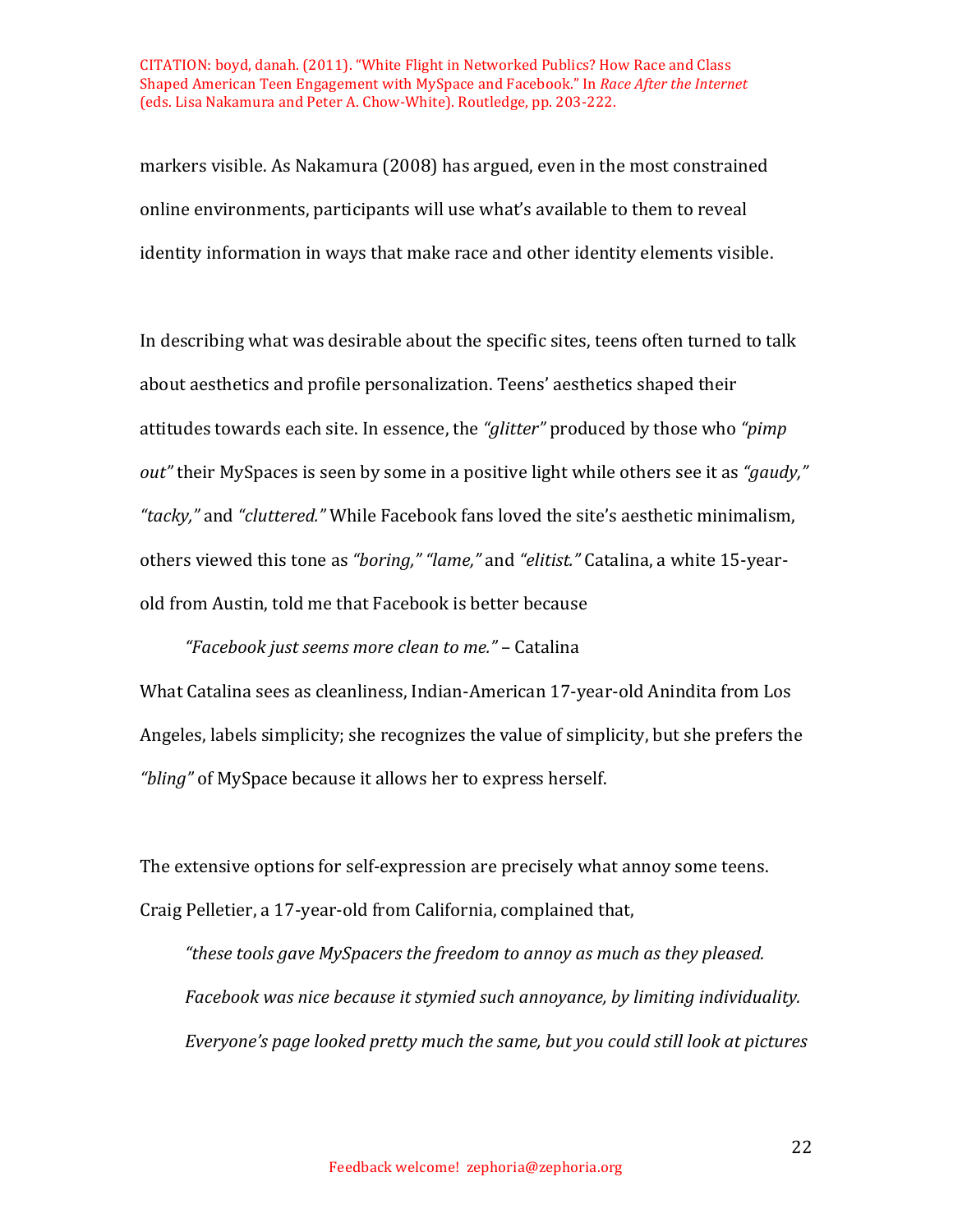of each other. The MySpace crowd felt caged and held back because they weren't *able to make their page unique."* – Craig

Craig believes the desire to personalize contributed to his peers' division between MySpace and Facebook.

In choosing how to express themselves, teens must account for what they wish to signal. Teens are drawn to styles that signal their identities and social groups. Due to a technical glitch, MySpace enabled users to radically shape the look and feel of their profiles while Facebook enforced a strict minimalism. To the degree that each site supports profile personalization in different ways, identity and self-presentation are affected. While some are drawn to the ability to radically shape their profiles to their liking, others prefer an enforced cleanness.

Teens who preferred MySpace lamented the limited opportunities for creative selfexpression on Facebook, but those who preferred Facebook were much more derogatory about the style of profiles in MySpace. Not only did Facebook users not find MySpace profiles attractive, they argued that the styles produced by MySpace users were universally ugly. While Facebook's minimalism is not inherently better, conscientious restraint has been one marker of bourgeois fashion (Arnold 2001). On the contrary, the flashy style that is popular on MySpace is often marked in relation to "bling-bling," a style of conspicuous consumption that is associated with urban black culture and hip-hop. To some, bling and flashy MySpace profiles are beautiful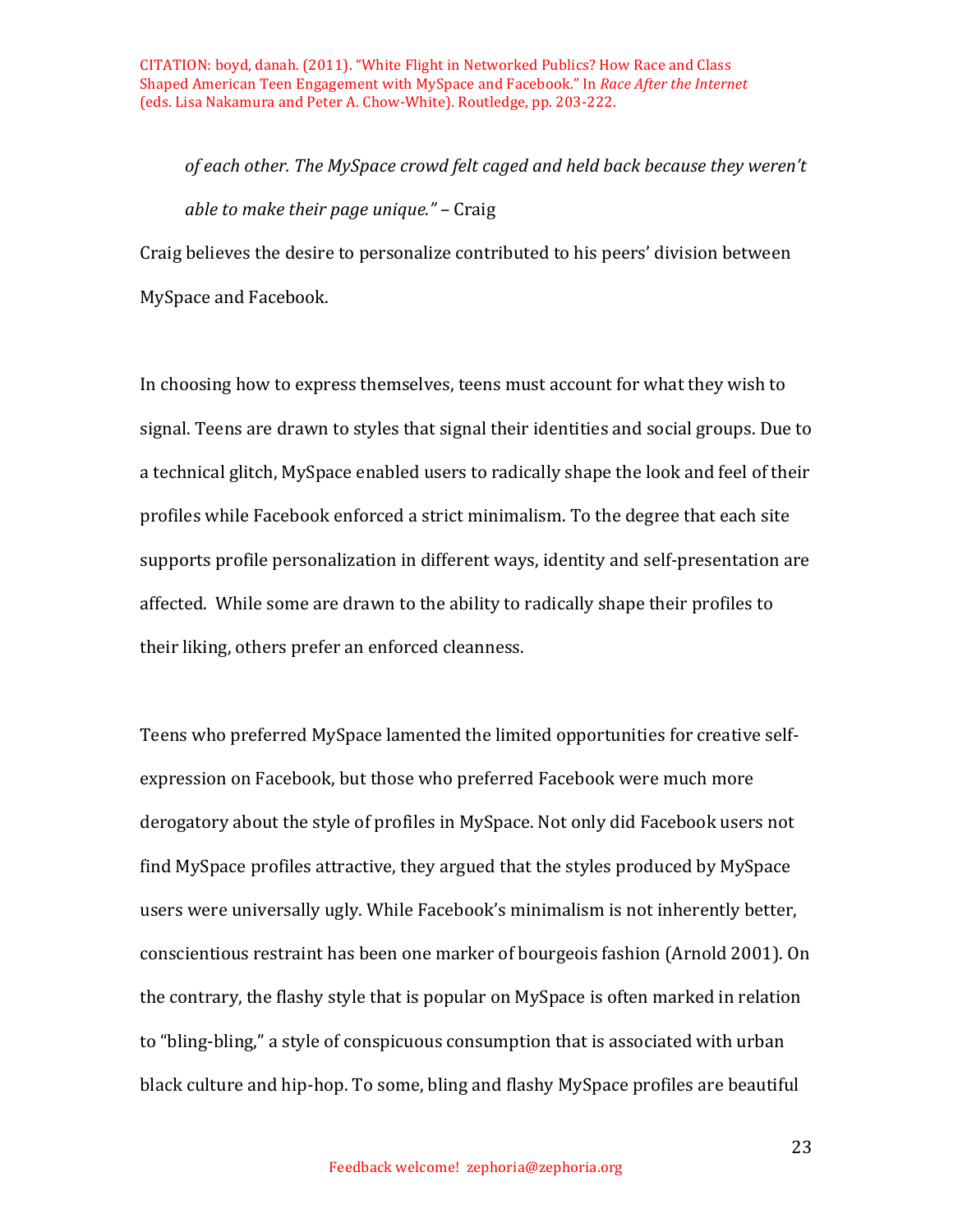and creative; to others, these styles are garish. While style preference is not inherently about race and class, the specific styles referenced have racial overtones and socio-economic implications. In essence, although teens are talking about style, they are functionally navigating race and class.

Taste is also performed directly through profiles; an analysis of "taste statements" in MySpace combined with the friend network reveals that distinctions are visible there (Liu, 2007). The importance of music to MySpace made it a visible vector of taste culture. Youth listed their musical tastes on their profiles and attached songs to their pages. While many genres of music were present on MySpace, hip-hop stood out, both because of its salience amongst youth and because of its racial connotations. Although youth of all races and ethnicities listen to hip-hop, it is most commonly seen as a genre that stems from black culture inside urban settings. Narratives of the ghetto and black life dominate the lyrics of hip-hop and the genre also serves as a source of pride and authenticity in communities that are struggling for agency in American society (Forman, 2002). For some, participating in this taste culture is a point of pride; for others, this genre and the perceived attitudes that go with it are viewed as offensive. Although MySpace was never about hip-hop, its mere presence became one way in which detractors marked the site.

Taste and aesthetics are not universal, but deeply linked to identity and values. The choice of certain cultural signals or aesthetics appeals to some while repelling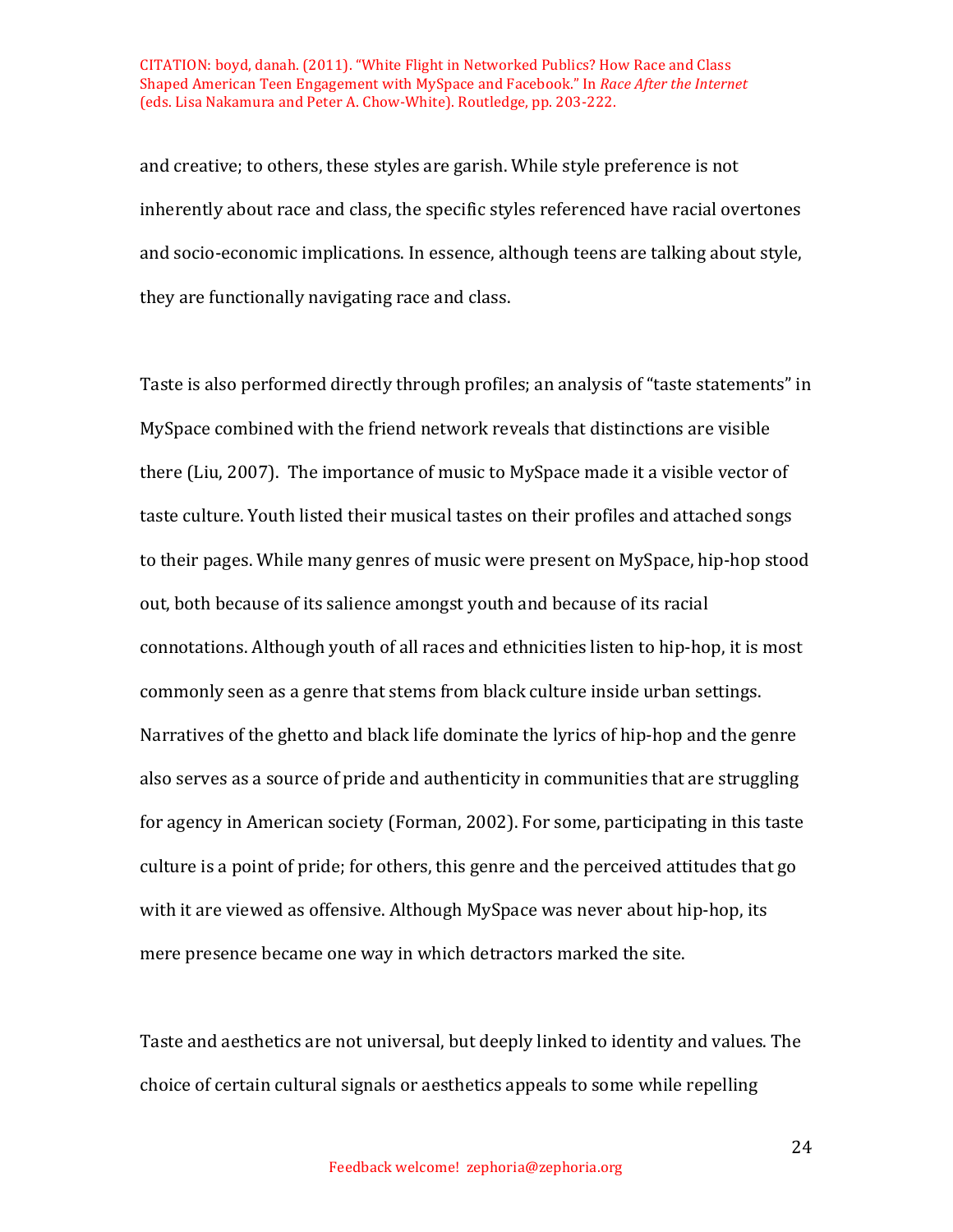others. Often, these taste distinctions are shaped by class and race and, thus, the choice to mark Facebook and MySpace through the language of taste and aesthetics reflect race and class.

### **A Networked Exodus**

After posting my controversial blog essay about the distinction between MySpace and Facebook, teens began to contact me with their own stories. Anastasia, a 17year-old from New York, emailed me to explain that it wasn't simply a matter of choice between the two sites; many of her peers simply moved from MySpace to Facebook. Until now, I have focused on the choice that teens make to adopt MySpace or Facebook. But Anastasia's right: there is also movement as teens choose to leave one social network site and go to the other. By and large, teens did not leave Facebook and go to MySpace. Rather, a subset of teens left MySpace to go to Facebook. This can be partially explained as an issue of fads, with teens leaving MySpace to go to the "new" thing. But even if this alone could explain the transition, it does not explain why some teens were more likely to switch than others. Anastasia argues that, at least in her school, who participated can be understood in terms of social categories:

"My school is divided into the 'honors kids,' (I think that is self-explanatory), the 'good not-so-honors kids,' 'wangstas,' (they pretend to be tough and black but when you live in a suburb in Westchester you can't claim much hood), the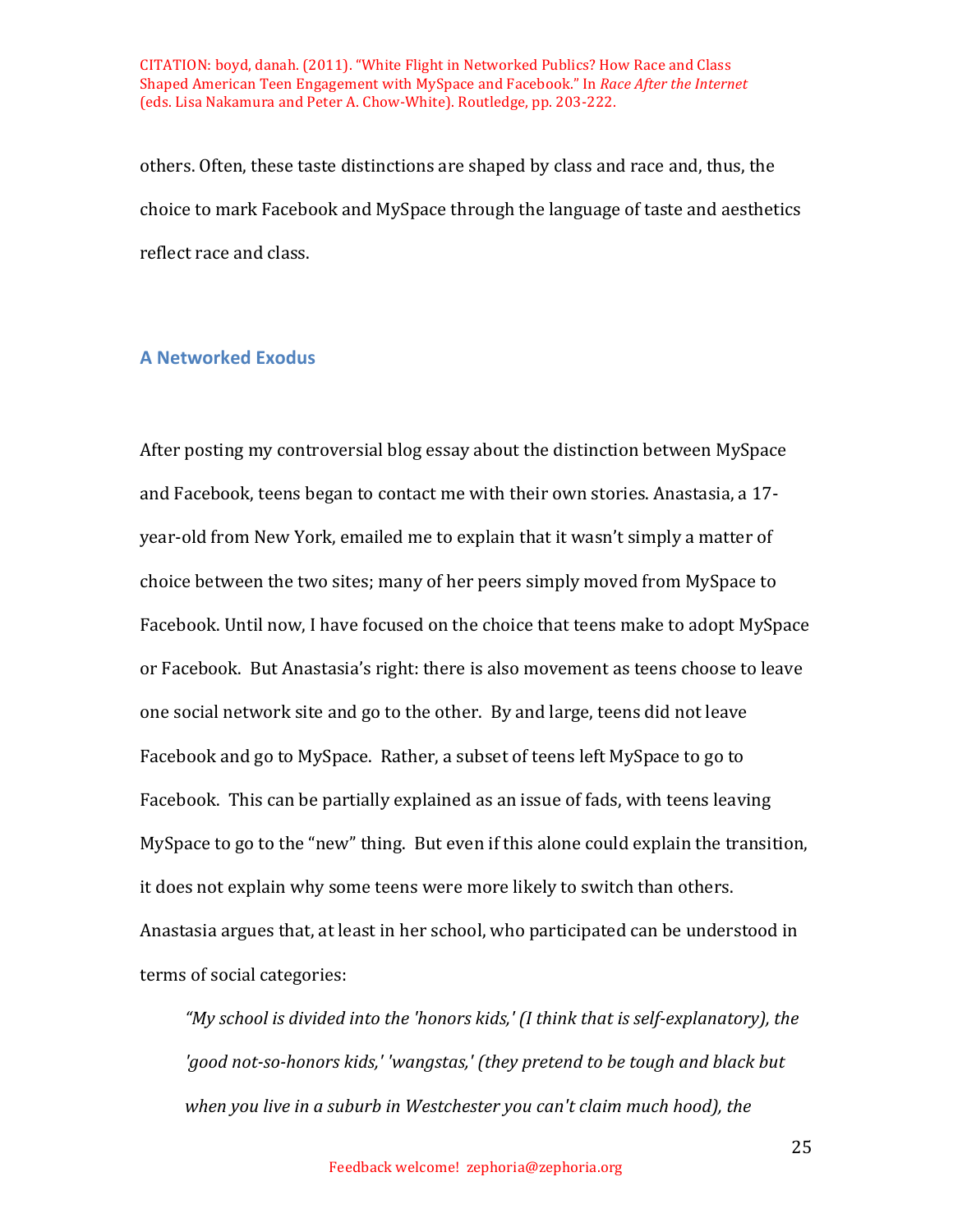*'latinos/hispanics,' (they tend to band together even though they could fit into* any other groups) and the 'emo kids' (whose lives are allilllways filled with woe). We were all in MySpace with our own little social networks but when Facebook *opened its doors to high schoolers, guess who moved and guess who stayed behind...* The first two groups were the first to go and then the 'wangstas' split with half of them on Facebook and the rest on MySpace... I shifted with the rest of *my* school to Facebook and it became the place where the 'honors kids' got *together and discussed how they were procrastinating over their next AP English essay."* – Anastasia 

The social categories Anastasia uses reflect racial, ethnic, and class divisions in her school. Anastasia's description highlights how structural divisions in her school define what plays out on MySpace and Facebook. Movement from MySpace to Facebook further magnifies already existing distinctions. In California, 17-year-old Craig blogged about the movement in his school, using the language of taste, class, and hierarchy.

"The higher castes of high school moved to Facebook. It was more cultured, and *less cheesy. The lower class usually were content to stick to MySpace. Any high* school student who has a Facebook will tell you that MySpace users are more *likely to be barely educated and obnoxious. Like Peet's is more cultured than*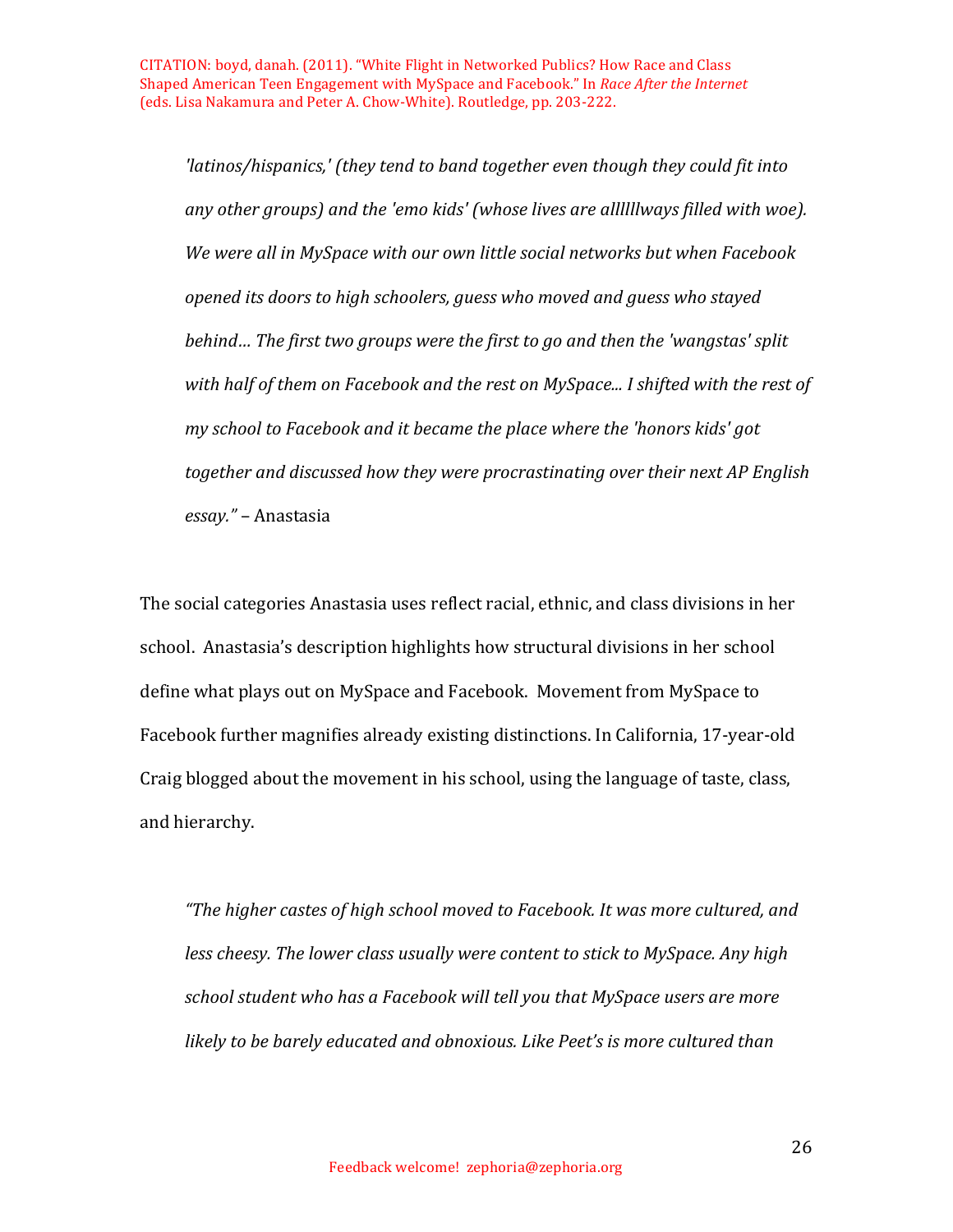*Starbucks, and Jazz is more cultured than bubblegum pop, and like Macs are more cultured than PC's, Facebook is of a cooler caliber than MySpace."* – Craig

In his description, Craig distinguishes between what he sees as highbrow and lowbrow cultural tastes, using consumption patterns to differentiate classes of people and describe them in terms of a hierarchy. By employing the term "caste," Craig uses a multicultural metaphor with ethnic and racial connotations that runs counter to the supposed class mobility available in U.S. society. In doing so, he's locating his peers in immutable categories and tying tastes to them. While Craig may not have intended to imply this, his choice of the term "caste" is nonetheless interesting.

These two accounts provide insight into who left, but they don't account for why. To get at why, we must start by considering how MySpace's cultural position shifted during this period. The following is a descriptive portrait of a series of relevant events that contributed to teen departure. It is an oversimplified account based on my fieldnotes during that period.

MySpace was once a cultural center for youth culture. As it grew increasingly popular, a moral panic emerged over the potential risks of sexual predators (Marwick, 2008). While the risks were overblown (Shrock and boyd, 2009), fear spread. Involved parents - typically from more educated and wealthier communities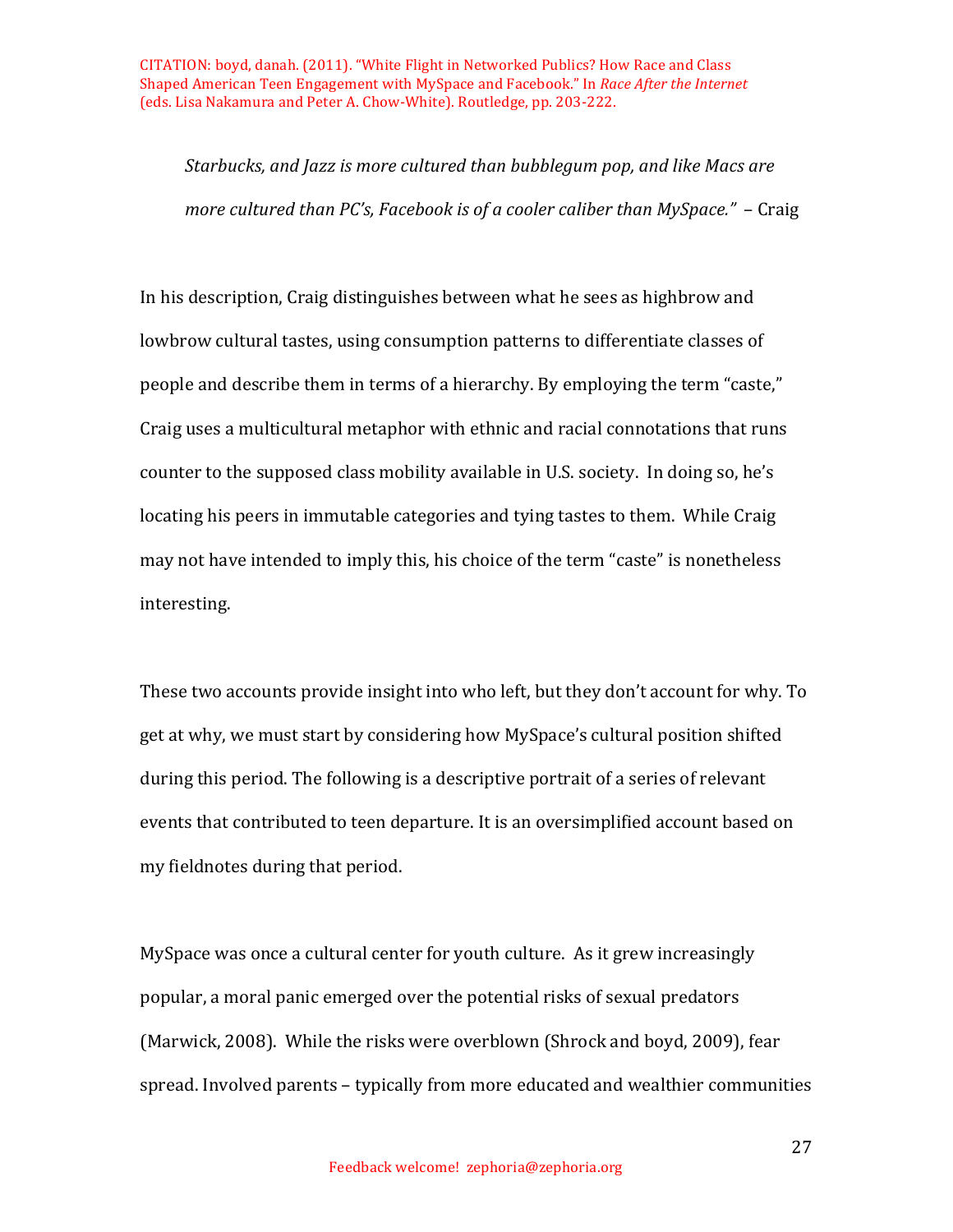– began looking closer and they didn't like what they saw. While my examination of MySpace profiles revealed that more teens referenced God, Jesus, bible quotes, and other religious symbols than uploaded scantily clad self-images, parents typically assumed that the latter dominated MySpace and this upset them. Furthermore, these parents were often horrified by the practices of the urban 20somethings, especially those from different cultural backgrounds who appeared to have different moral codes. The media helped produced a techno-panic, often by leveraging adult fears of urban black signals such as bling and hip-hop.

Even though most teens were primarily socializing with their peers, some parents feared that the presence of and potential exposure to different and, presumably, deviant practices might corrupt their children. In short, they did not see MySpace as "safe" and they did not want their children communing with people they would not approve of them associating with elsewhere. Fear drove some parents to banish MySpace. Teens who were forced to leave were more likely to come from households where their parents were involved in monitoring their kids' online behaviors but were not themselves on MySpace. They were less likely to have siblings, cousins, and other family members present in MySpace. In short, the teens who were forced to leave tended to come from more privileged backgrounds. Their disappearance fractured their friends' networks, reducing the value of MySpace.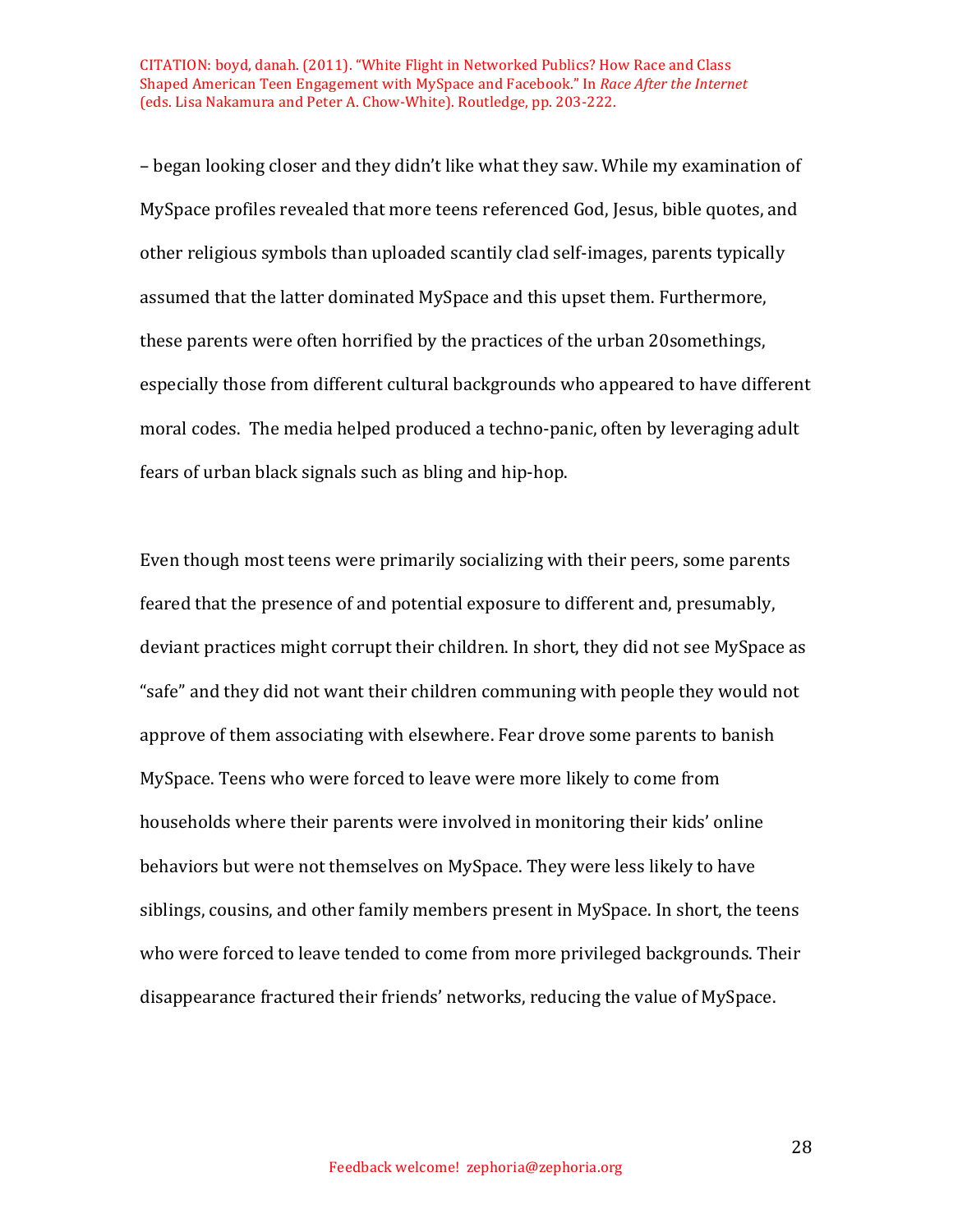Amidst this, MySpace failed to address the problems presented by spammers and scammers. Teens started receiving an onslaught of friend requests from scammers and their accounts started getting hacked due to security flaws introduced when users started copying and pasting layout code into profile forms. Given their penchant for vibrant profiles and willingness to track down code, youth were especially vulnerable. Because of the widespread technopanic, many of the teens I interviewed who left MySpace read these security attacks as proof of the presence of sexual predators and other "creepy" people. Those whose friend networks on MySpace were already fractured were most inclined to leave.

The emergence of Facebook hastened this process. Many parents saw Facebook as a "safe" alternative to MySpace, primarily because it was not possible to make a profile truly public. (Arguably, making a profile visible to everyone in a geographic region is akin to being public.) Adults did not see the same signals on Facebook that frightened them. Many reinforced the spatial and racial distinctions by demonizing MySpace and embracing Facebook. Countless teens who were not allowed on MySpace were permitted to join Facebook. Teens who had friends in college were especially quick to join. With an alternative in place, many who were doubtful of MySpace or whose friends had departed switched.

Concerns about MySpace and safety were widespread, but how people responded varied. Many teens made their profiles private or friends-only, but others left or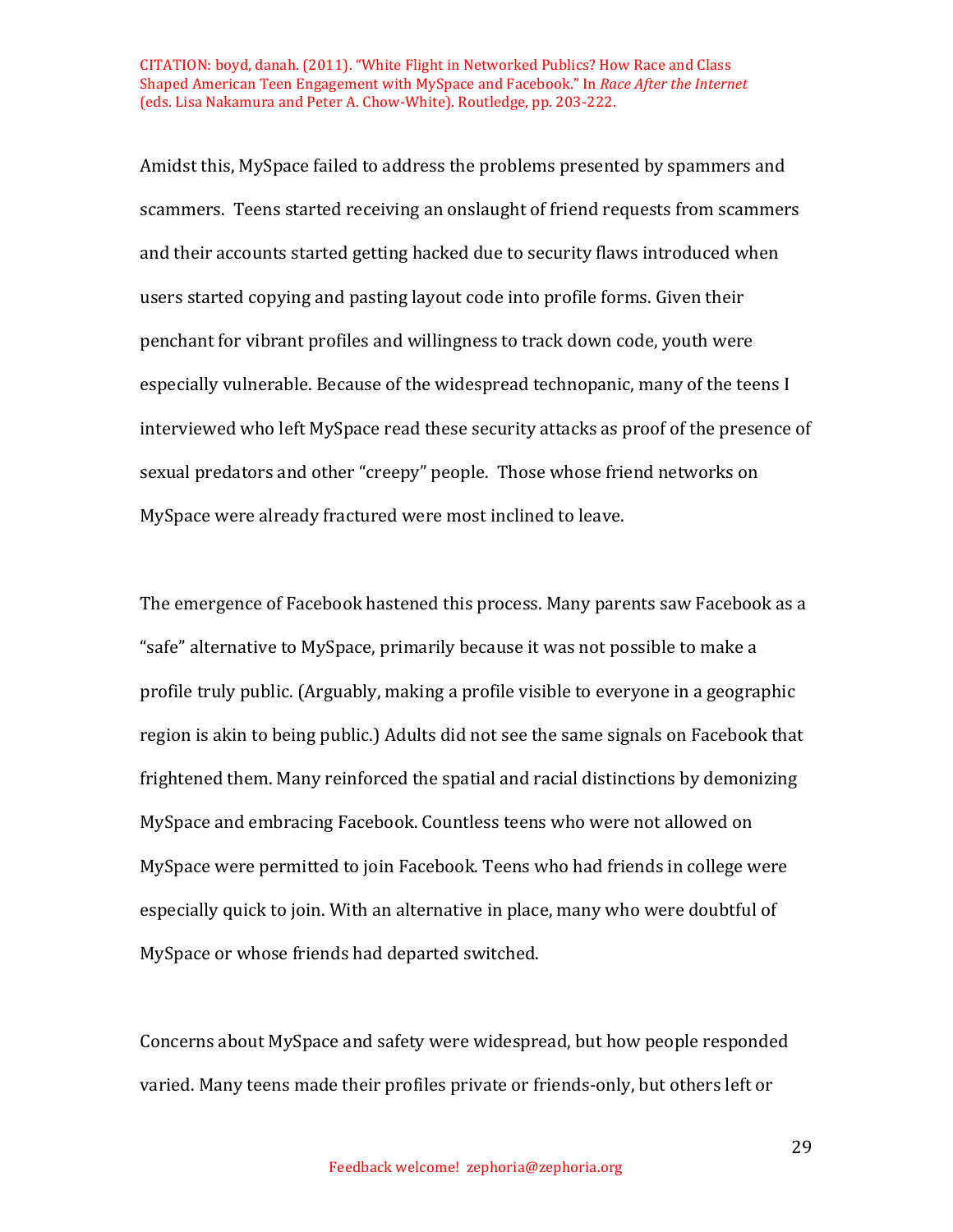were forced to leave because of the fear. As they departed, their friends were more likely to go as well because of the importance of social cohesion. Many of those who left joined Facebook. The same network effects that motivated teens to join MySpace hastened their departure. The early departers were not evenly distributed across the network. The factors that prompted or forced some teens to leave and the factors that minimized their incentives to stay affected certain groups of teen more than others. In short, teens from privileged backgrounds were more likely to defect. This helped create the impressions that Anastasia and Craig described.

## **MySpace: A Digital Ghetto?**

One provocative way of reflecting on the networked movement from MySpace to Facebook is through the lens of "white flight." The term "white flight" refers to the exodus of white people from urban American centers to the suburbs during the  $20<sup>th</sup>$ century. This simplistic definition obscures the racial motivations of those who left. the institutionalized discrimination that restricted others from leaving, and the ramifications for cities and race relations (Kruse, 2005). Many who left did so to avoid racial integration in communities and schools. Not everyone could leave. Although the suburbs were touted as part of the "American Dream," families of color were often barred directly explicitly by ethnically exclusive restrictions on housing developments or indirectly by discriminatory lending practices (Massey & Denton, 1998). Suburbs were zoned to limit low-income housing and rentals, thereby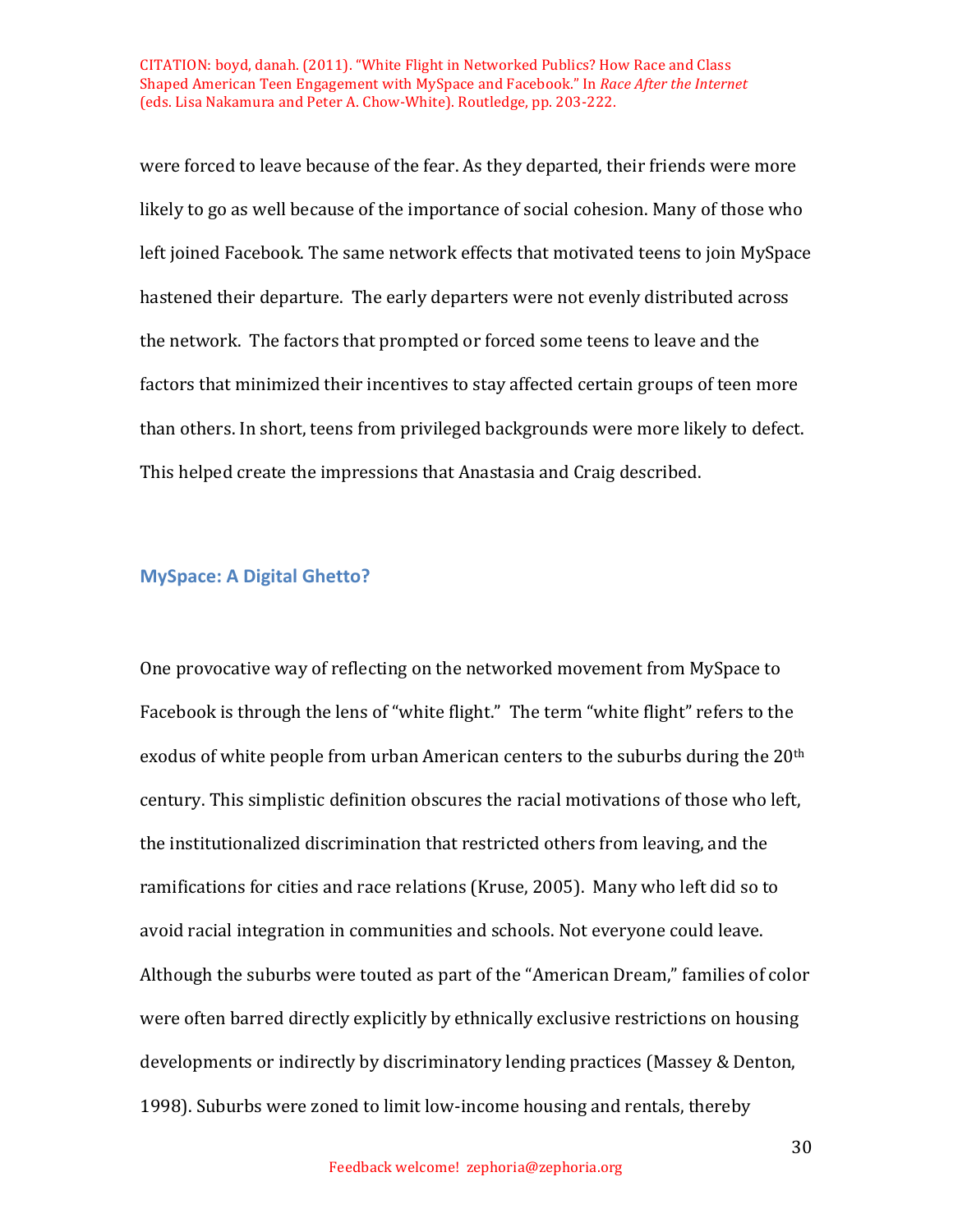limiting who could afford to move there. What followed was urban decay. Governmental agencies reduced investments in urban communities, depopulation lowered property values and shrunk tax bases, and unemployment rose as jobs moved to the suburbs. The resultant cities were left in disrepair and the power of street gangs increased. Through "white flight," racial identities were reworked as spaces were reconfigured (Harris, 2007; Avila, 2004; Massey & Denton, 1998).

Given the formalized racism and institutionalized restrictions involved in urban white flight, labeling teen movement from MySpace to Facebook as "digital white flight" may appear to be a problematic overstatement. My goal is not to dismiss or devalue the historic tragedy that white racism brought to many cities, but to offer a stark framework for seeing the reproduction of social divisions in a society still shaped by racism.

Consider the parallels. In some senses, the first teens to move to the "suburbs" were those who bought into a Teen Dream of collegiate maturity, namely those who were expressly headed towards dorm-based universities and colleges. They were the elite who were given land in the new suburbs before plots were broadly available. The suburbs of Facebook signaled more mature living, complete with digital fences to keep out strangers. The narrative that these digital suburbs were safer than the city enhanced its desirability, particularly for those who had no interest in interacting with people who were different. Some teens were moved because of the policies of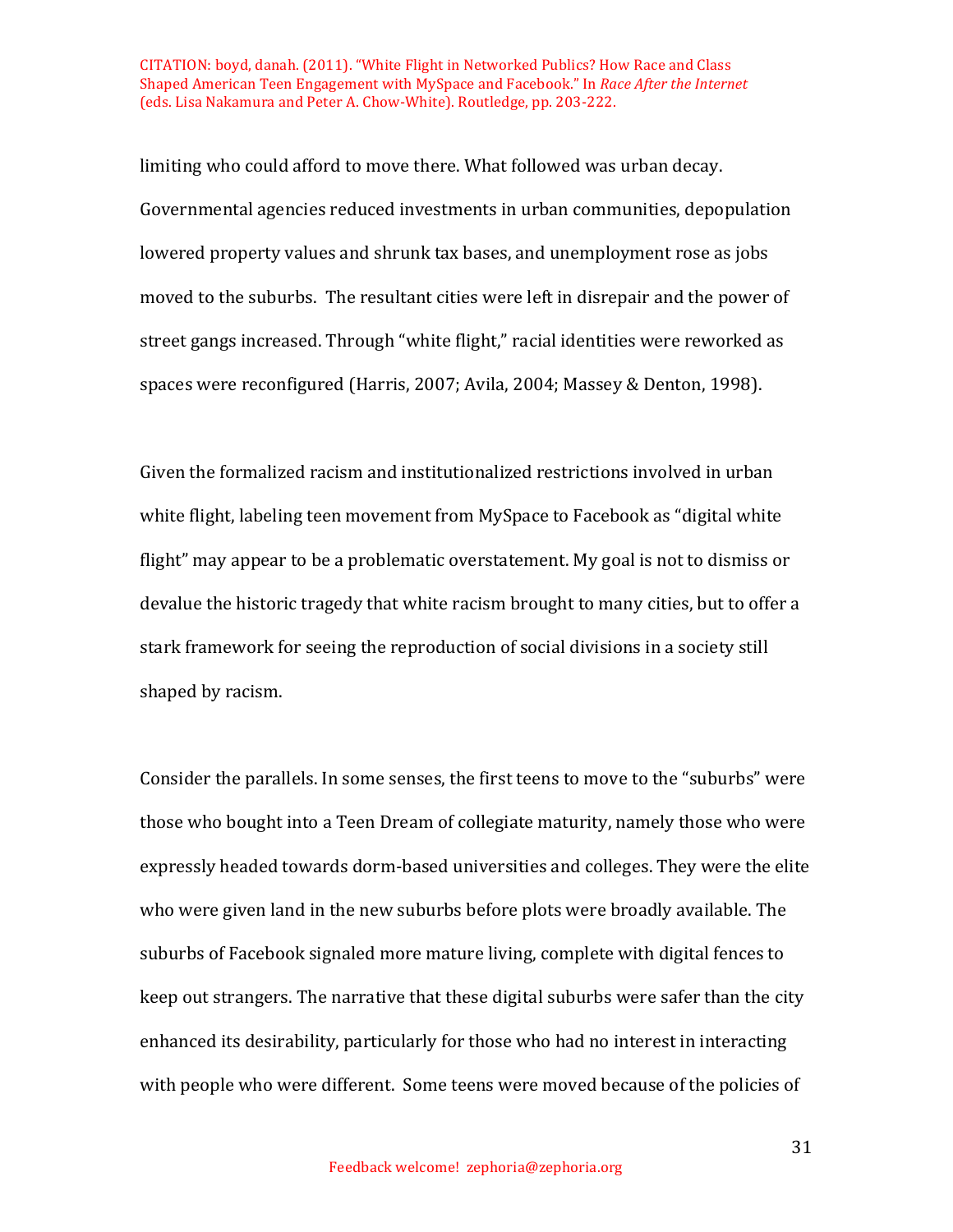their parents. Early settlers incentivized their friends to join them. While formal restrictions on who could move lifted in September 2006, the more subtle networkbased disincentives did not. Those teens whose family and friends were deeply enmeshed in the city of MySpace were less inclined to leave for the suburbs.

Those who left the city often left their profiles untended and they often fell into disrepair, covered in spam, a form of digital graffiti. This contributed to a sense of eeriness, but also hastened the departure of their neighbors. As MySpace failed to address these issues, spammers took over like street gangs. What resulted can be understood as a digital ghetto.

Needless to say, the frame of "white flight" only partially works, but the metaphor provides a fertile backdrop to address the kinds of language I heard by youth. It also provides a fruitful framework for thinking of the fear and moral panic surrounding MySpace. Fear of risk and perception of safety are salient in discussions of ghettos. Many whites fled the city, believing it crime-ridden, immoral, and generally unsafe. While outsiders are rarely targets of violence in the inner-city, the perception of danger is widespread and the suburbs are commonly narrated as the safe alternative. The same holds for MySpace. Fears concerning risks on MySpace are overstated at best and more often outright misunderstood. Yet, they are undoubtedly widespread. In contrast, Facebook's origin as a gated community and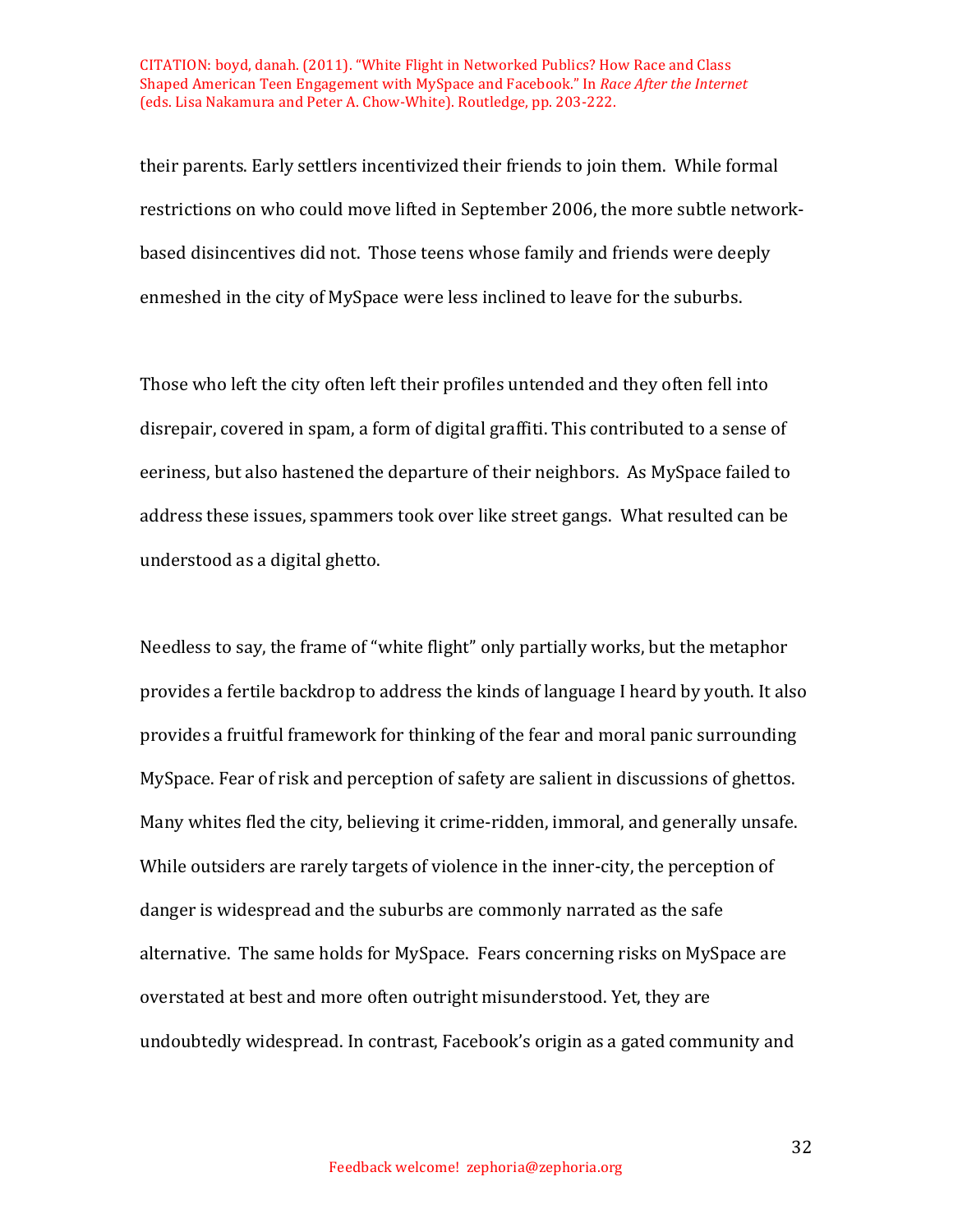parents' belief that the site is private and highly monitored reflect the same values signaled by the suburbs.

The network segmentation implied by a "digital white flight" also helps explain why, two years later, news media behaved as though MySpace was dead. Quite simply, white middle-class journalists didn't know anyone who still used MySpace. On May 4, 2009, the New York Times ran a story showing that MySpace and Facebook usage in the U.S. had nearly converged (with Facebook lagging slightly behind MySpace); the title for this article was "Do You Know Anyone Still on MySpace?" Although the article clearly stated that the unique visitors were roughly equal, the headline signaled the cultural divide. The New York Times staff was on Facebook and assumed their readers were too. This article generated 154 comments from presumably adult readers. Some defended MySpace, primarily by pointing to its features, the opportunity for connecting, and the cultural relevance of musicians and bands. Many more condemned MySpace, bemoaning its user interface, spam, and outdated-ness. Yet, while only two MySpace fans used condescending language to describe Facebook ("Facebook is very childish" and "Facebook is for those who live in *the past*"), dozens of MySpace critics demeaned MySpace and its users. Some focused on the perception that MySpace was filled with risky behavior:

"MySpace become synonymous with hyper-sexual, out of control teens, wild partying 20-somethings, 30-40somethings craving attention, sexual predators on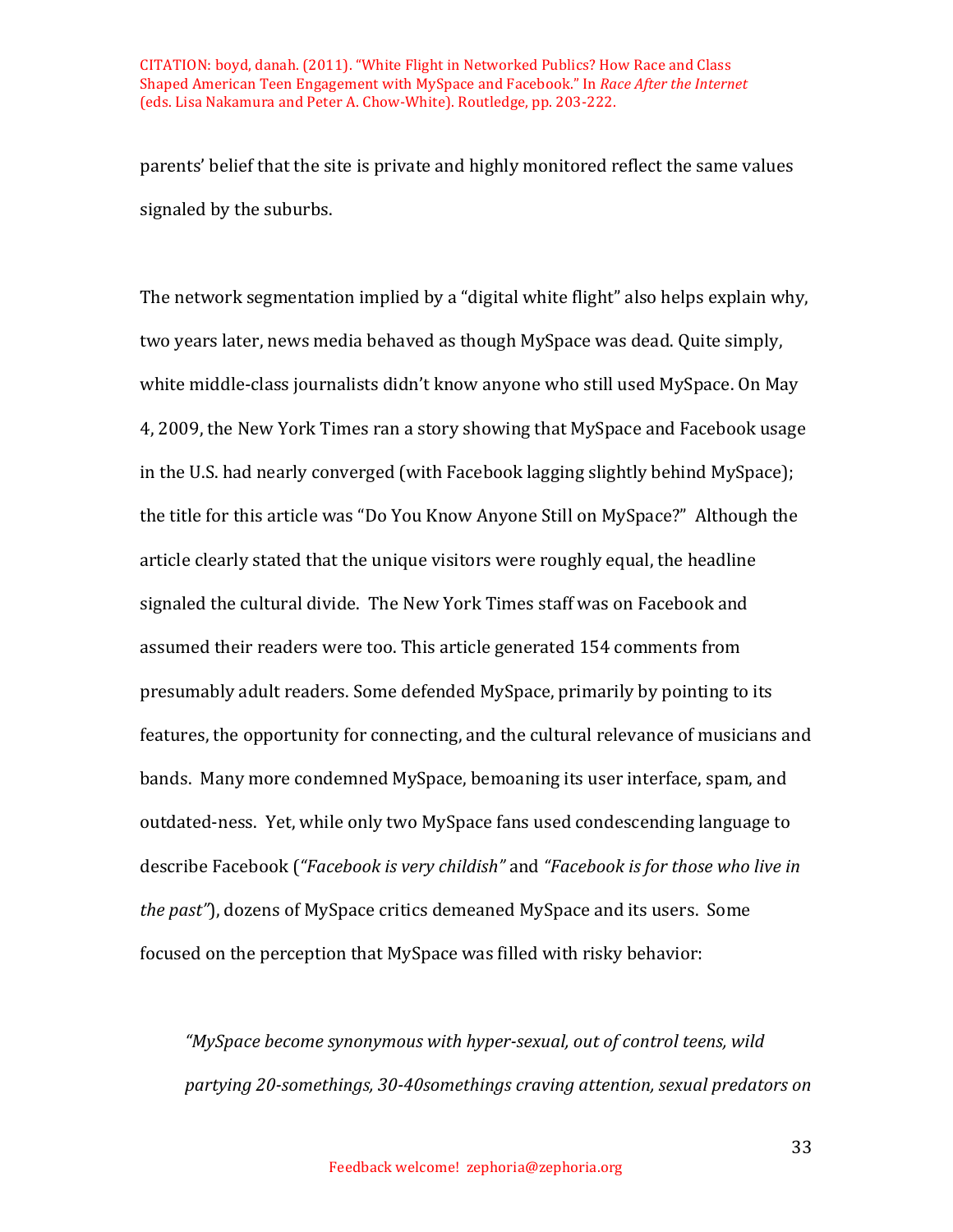*the hunt, and generally un-cool personal behavior from a relatively small, but highly visible number of users."*

Others used labels, stereotypes, and dismissive language to other those who preferred MySpace, often suggesting a class based distinction:

"My impression is that Myspace is for the riffraff and Facebook is for the landed *gentry."*

*"Compared to Facebook, MySpace just seems like the other side of the tracks – I'll go there for fun, but I wouldn't want to live there."* 

"my impression is [MySpace is] for tweens, high school kids that write emo poetry, and the proletariat. once the younger demo goes to college, they shift to *facebook.* the proletariat? everyone knows they never go to college!"

Just as those who moved to the suburbs looked down upon those who remained in the cities, so too did Facebook users demean those on MySpace. This can be seen in the attitudes of teens I interviewed, the words of these commenters, and the adjectives used by the college students Watkins (2009) interviewed. The language used in these remarks resembles the same language used throughout the 1980s to describe city dwellers: dysfunctional families, perverts and deviants, freaks and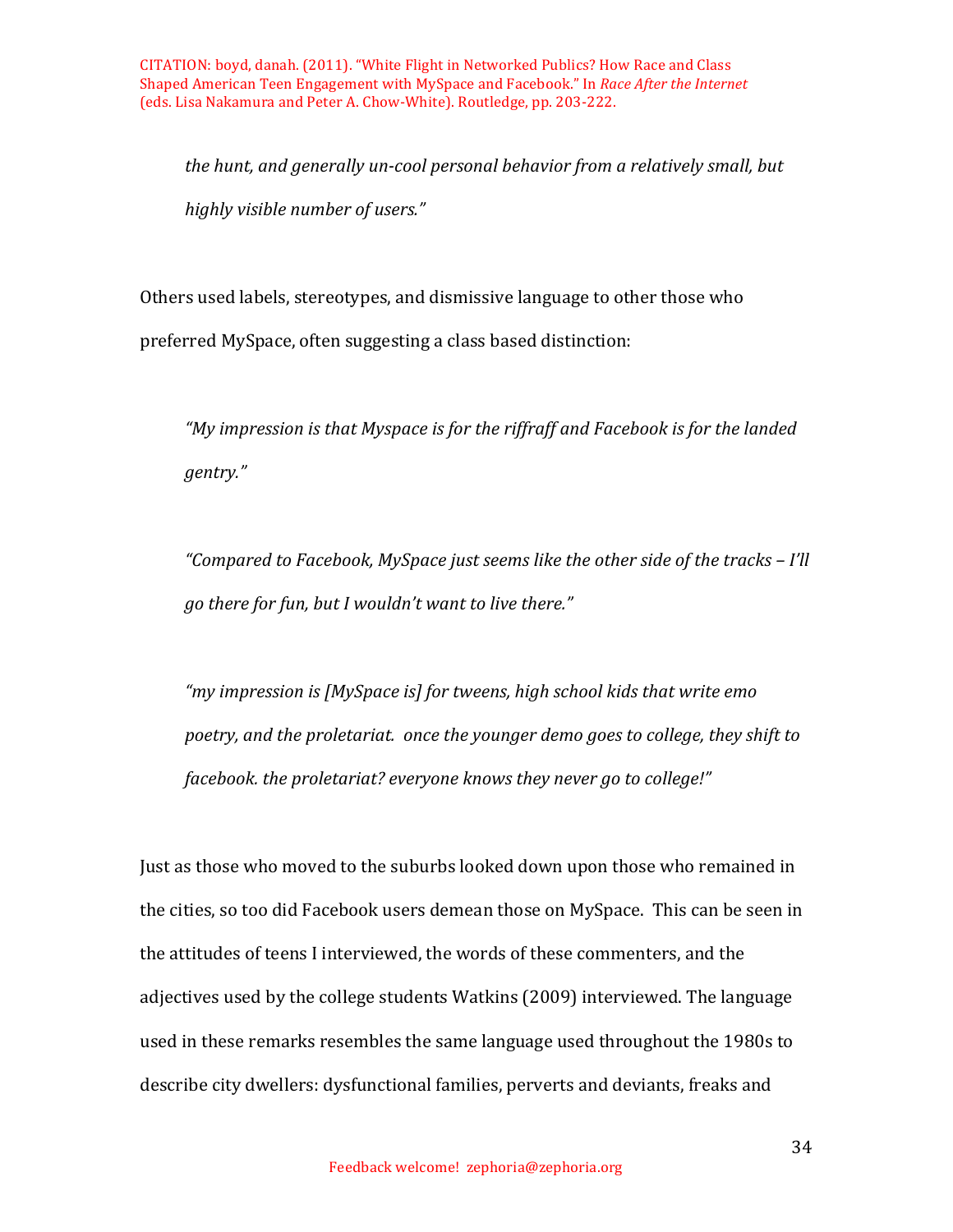outcasts, thieves, and the working class. Implied in this is that no decent person could possibly have a reason to dwell in the city or on MySpace. While some who didn't use MySpace were harshly critical of the site, others simply forgot that it existed. They thought it to be irrelevant, believing that no one lived there anymore simply because no one they knew did.

To the degree that some viewed MySpace as a digital ghetto or as being home to the cultural practices that are labeled as ghetto, the same fear and racism that underpinned much of white flight in urban settings is also present in the perception of MySpace. The fact that many teens who left MySpace for Facebook explained their departure as being about features, aesthetics, or friendship networks does not disconnect their departure from issues of race and class. Rather, their attitude towards specific aesthetic markers and features is shaped by their experiences with race and class. Likewise, friendship networks certainly drove the self-segmentation, but these too are shaped by race such that departure logically played out along race lines. The explanations teens gave for their decisions may not be explicitly about race, ethnicity, or class, but they cannot be untangled from them, just as fear-based narratives about the "ghetto" cannot be considered without also accounting for race, ethnicity, and class.

In some senses, the division in the perception and use of MySpace and Facebook seems obvious given that we know that online environments are a reflection of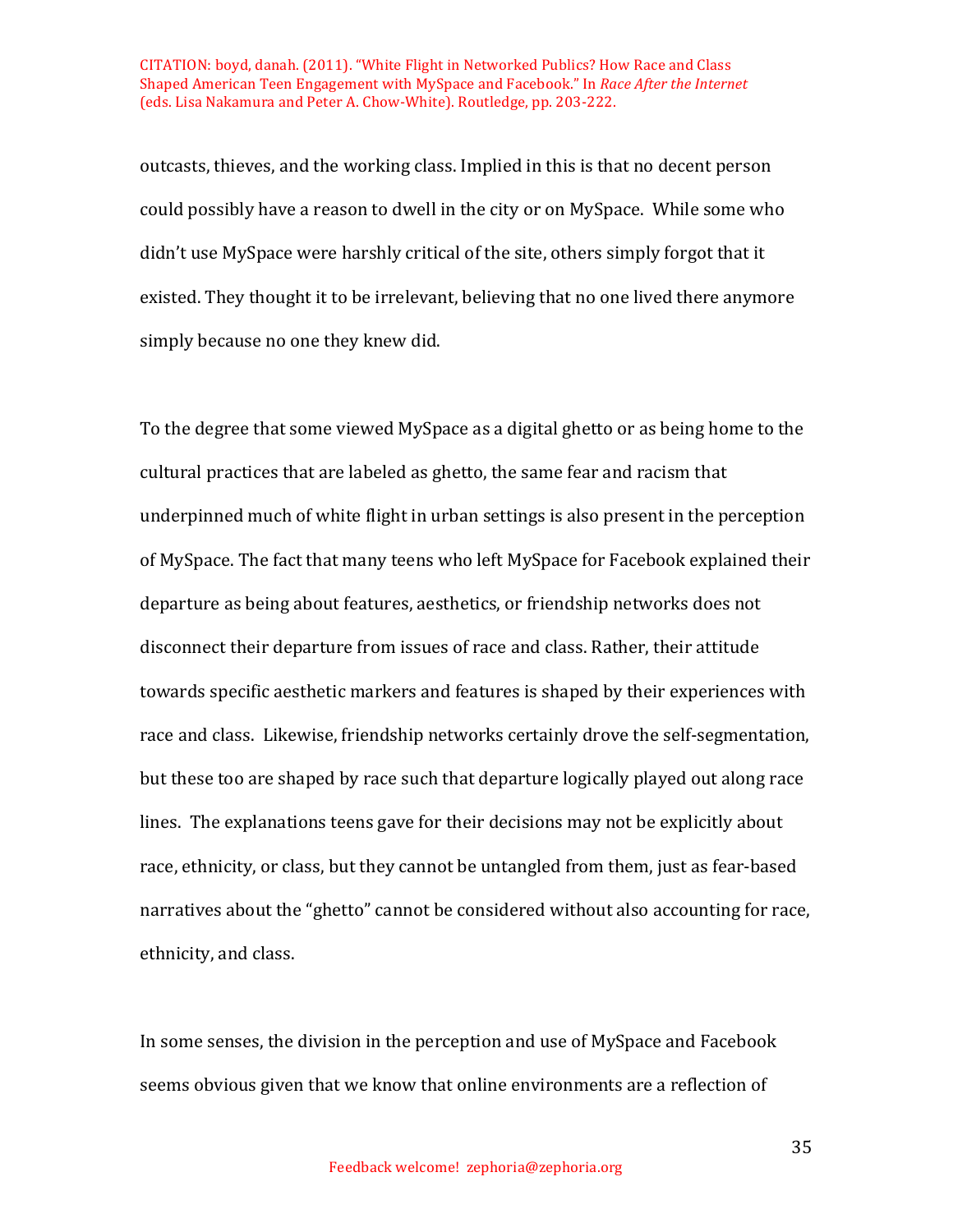everyday life. Yet, the fact that such statements are controversial highlights a widespread techno-utopian belief that the internet will once and for all eradicate inequality and social divisions. What unfolded as teens adopted MySpace and Facebook suggests that this is not the case. Neither social media nor its users are colorblind simply because technology is present. The internet mirrors and magnifies everyday life, making visible many of the issues we hoped would disappear, including race and class-based social divisions in American society.

## **Bibliography**

Arnold, Rebecca. 2001. *Fashion, Desire and Anxiety: Image and Morality in the 20th Century.* Rutgers, NJ: Rutgers University Press.

Avila, Eric. 2004. "Popular Culture in the Age of White Flight: Film Noir, Disneyland, and the Cold War (Sub)Urban Imaginary." *Journal of Urban History*, 31(1): 3-22.

Bonilla-Silva, Eduardo. 2003. *Racism Without Racists: Color-blind Racism and the Persistence of Racial Inequality in the United States. Lanham, MD: Rowman and* Littlefield.

boyd, danah. 2008. Taken Out of Context: American Teen Sociality in Networked *Publics.* PhD Dissertation, University of California-Berkeley.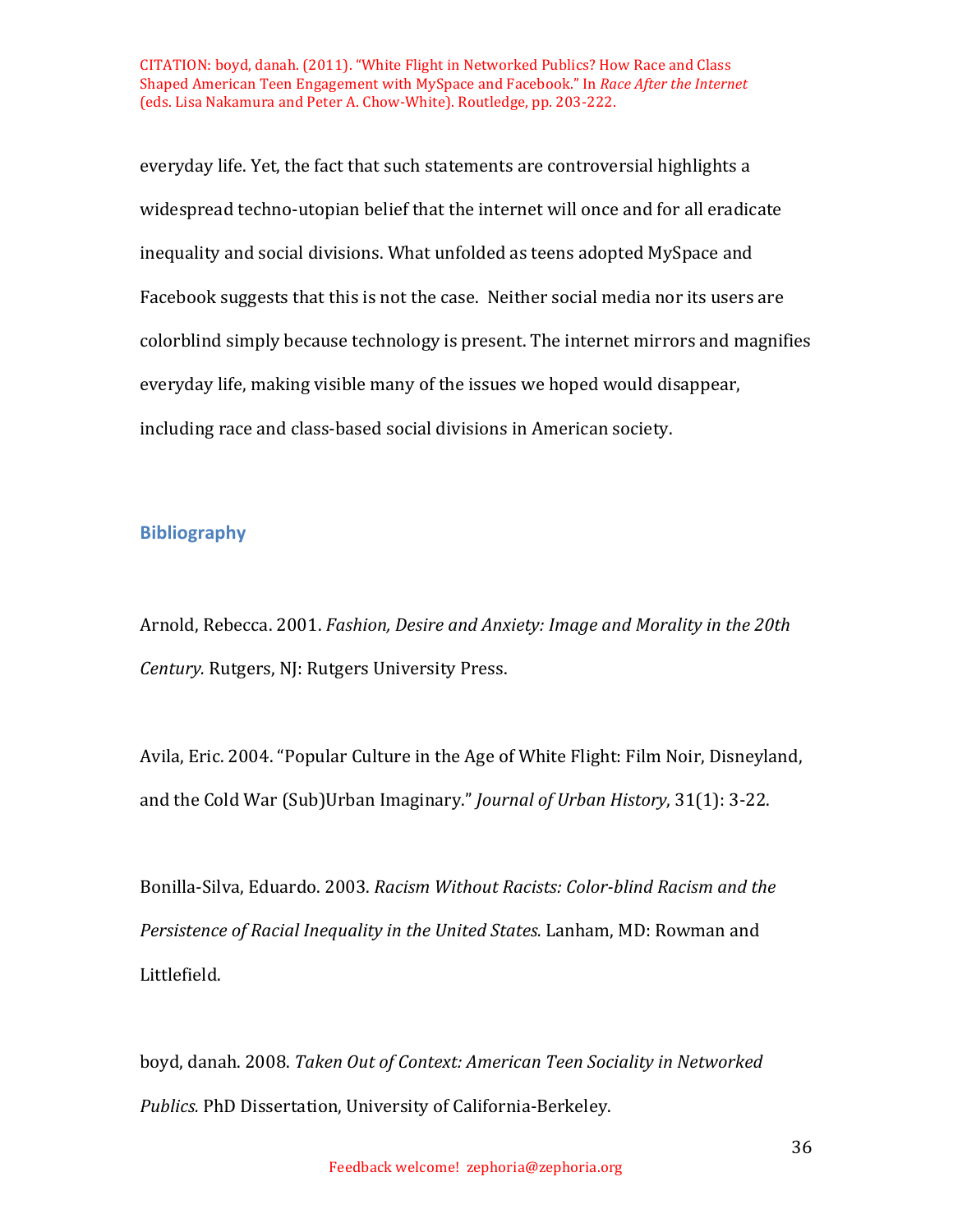boyd, danah. 2007b. "Why Youth (Heart) Social Network Sites: The Role of Networked Publics in Teenage Social Life." *MacArthur Foundation Series on Digital* Learning - Youth, Identity, and Digital Media Volume (ed. David Buckingham). Cambridge, MA: MIT Press, pp. 119-142.

boyd, danah. 2007a. "Viewing American Class Divisions Through Facebook and MySpace." Apophenia, June 24.

http://www.danah.org/papers/essays/ClassDivisions.html

boyd, danah and Nicole Ellison. 2007. "Social network sites: Definition, history, and scholarship." *Journal of Computer-Mediated Communication*, 13(1), article 11. http://jcmc.indiana.edu/vol13/issue1/boyd.ellison.html

Bourdieu, Pierre. 1987. *Distinction: A Social Critique of the Judgment of Taste.* Harvard University Press.

Byrne, Dara. 2008. "The Future of (the) 'Race': Identity, Discourse, and the Rise of Computer-mediated Public Spheres." MacArthur Foundation Series on Digital *Learning* – *Learning Race and Ethnicity Volume* (ed. Anna Everett). Cambridge, MA: MIT Press, pp. 15-38.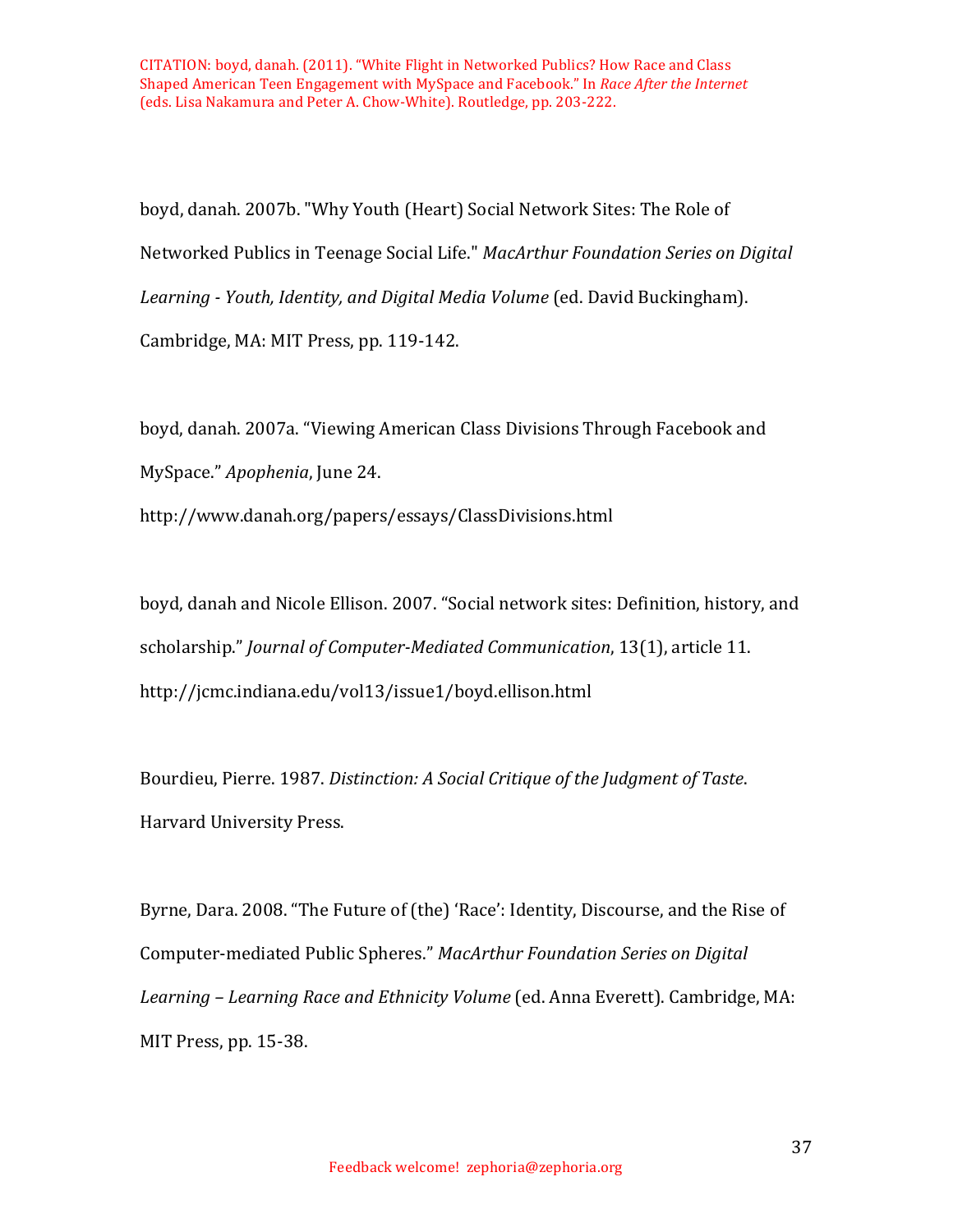Crane, Diana. 2000. *Fashion and Its Social Agendas: Class, Gender, and Identity in Clothing.* Chicago, IL: University of Chicago Press.

Donath, Judith. 2007. "Signals in Social Supernets." *Journal of Computer-Mediated* 

*Communication*, 13(1): article 12.

http://jcmc.indiana.edu/vol13/issue1/donath.html

Donath, Judith and danah boyd. 2004. "Public Displays of Connection." *BT Technology Journal*, 22(4): 71-82.

Eckert, Penelope. 1989. *Jocks & Burnouts: Social Categories and Identity in the High* School. New York: Teacher College Press.

Forman, Murray. 2002. *The 'Hood Comes First: Race, Space, and Place in Rap and Hip-*Hop. Middleton, CT: Wesleyan University Press.

Gaines, Donna. 1998. *Teenage Wasteland: Suburbia's Dead End Kids.* Chicago, IL: University of Chicago Press.

Hare, Breanna. 2009. "Does class decide online social networks?" *CNN*, October 24. http://www.cnn.com/2009/TECH/10/24/tech.networking.class/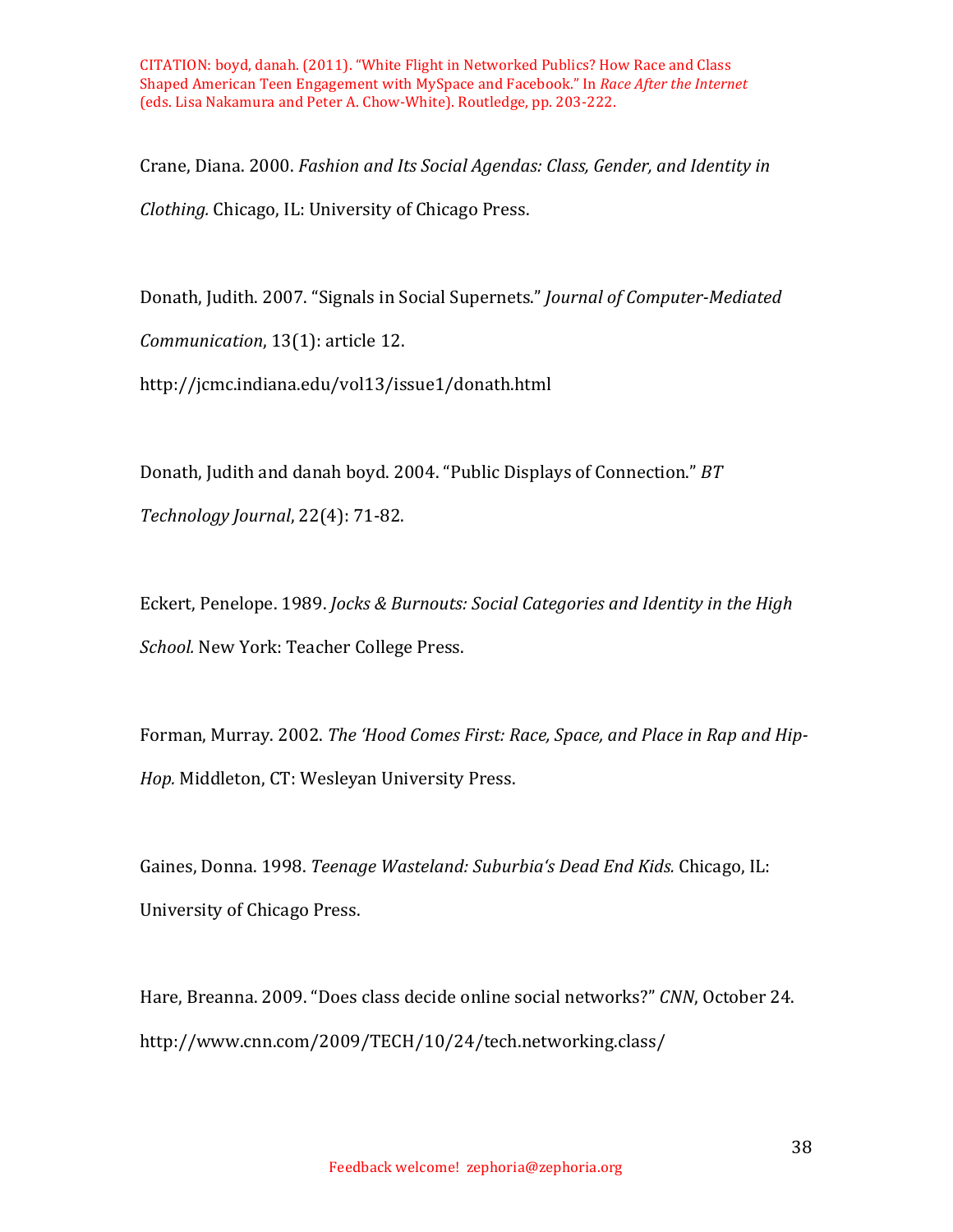Hargittai, Eszter. 2007. "Whose space? Differences among users and non-users of social network sites." *Journal of Computer-Mediated Communication*, 13(1), article 14. http://jcmc.indiana.edu/vol13/issue1/hargittai.html

Harris, Dianne. 2007. "Clean and White and Everyone White." Sites Unseen: Landscape and Vision (Eds. Dianne Harris and D. Fairchild Ruggles). Pittsburgh, PA: University of Pittsburgh Press.

Hebdige, Dick. 1979. *Subculture: The Meaning of Style.* London: Routledge.

Kruse, Kevin. White Flight: Atlanta and the Making of Modern Conservativism. Princeton, NY: Princeton University Press.

Lam, Chuck. 2007b. "Examining MySpace Usage by High School." Data Strategy, September 19. http://datastrategy.wordpress.com/2007/09/19/examiningmyspace-usage-by-high-school/

Lam, Chuck. 2007a. "Analyzing Facebook Usage by High School Demographic." *Data Strategy*, September 14. http://datastrategy.wordpress.com/2007/09/14/analyzing-facebook-usage-byhigh-school-demographic/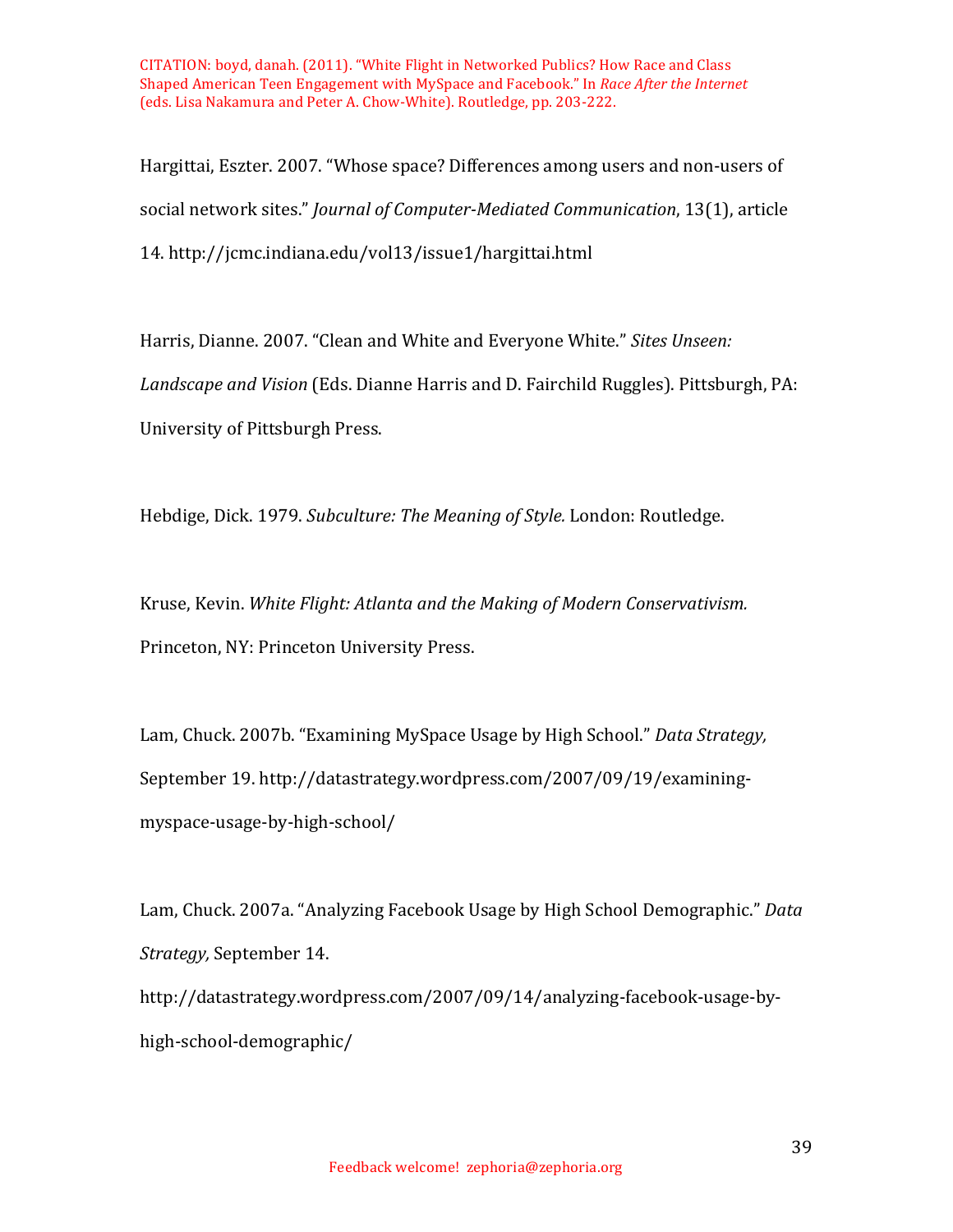Liu, Hugo. 2007. "Social Network Profiles as Taste Performances." *Journal of Computer-Mediated Communication,* 13(1), article 13. http://jcmc.indiana.edu/vol13/issue1/liu.html

Marwick, Alice. 2008. "To Catch a Predator? The MySpace Moral Panic." First *Monday*, 13(6): article 3.

Massey, Douglas and Nancy Denton. 1998. American Apartheid: Segregation and the *Making of the Underclass.* Cambridge, MA: Harvard University Press.

McPherson, Miller, Lynn Smith-Lovin, and James Cook. 2001. "Birds of a Feather: Homophily in Social Networks." Annual Review of Sociology, 27: 415-444.

Milner, Murray, Jr. 2004. *Freaks, Geeks, and Cool Kids: American Teenagers, Schools,* and the Culture of Consumption. New York: Routledge.

Moody, James. 2001. "Race, School Integration, and Friendship Segregation in America." American Journal of Sociology 107 (3), 679-716.

Nakamura, Lisa. 2008. *Digitizing Race: Visual Cultures of the Internet*. Minneapolis: University of Minnesota Press.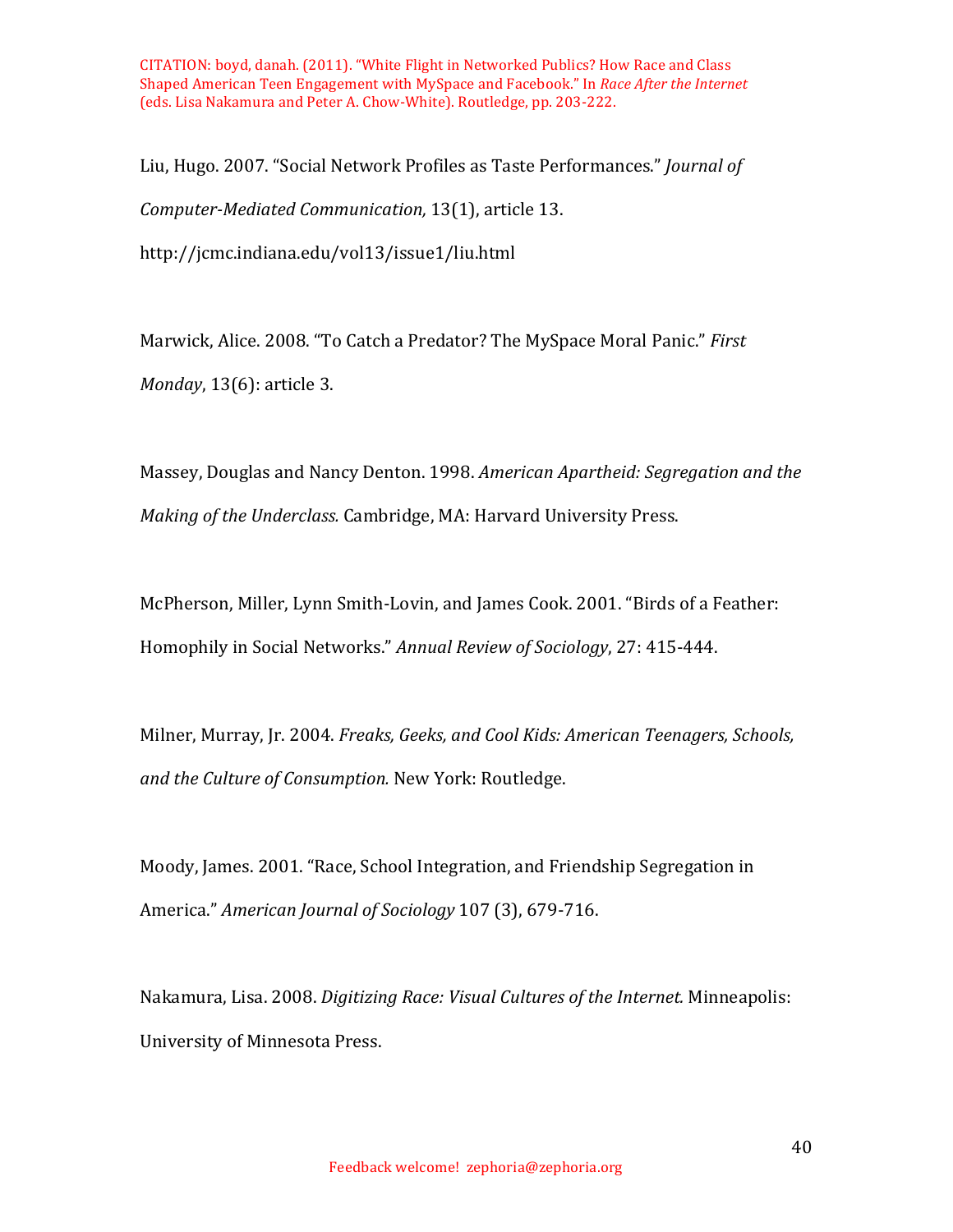Perry, Pamela. 2002. *Shades of White: White Kids and Racial Identities in High School.* Durham, NC: Duke University Press.

Pollock, Mica. 2005. "Race Bending: 'Mixed' Youth Practicing Strategic Racialization in California." *YouthScapes: The Popular, the National, the Global* (eds. Sunaina Maira and Elisabeth Soep). Philadelphia, PA: University of Pennsylvania Press.

Shankar, Shalini. 2008. *Desi Land: Teen Culture, Class, and Success in Silicon Valley.* Durham, NC: Duke University Press.

Shrock, Andrew and danah boyd. 2009. "Online Threats to Youth: Solicitation, Harassment, and Problematic Content." *Enhancing Child Safety & Online Technologies* (eds. John Palfrey, Dena Sacco, danah boyd). Carolina Academic Press.

Tatum, Beverly. 1997. 'Why Are All the Black Kids Sitting Together in the Cafeteria' *and other Conversations About Race.* New York: Basic Books.

Thorne, Barrie. 2008. "'The Chinese Girls' and 'The Pokémon Kids': Children Negotiating Differences in Urban California." *Figuring the Future: Globalization and the Temporalities of Children and Youth.* Santa Fe, NM: SAR Press.

Thorne, Barrie. 1993. *Gender Play: Girls and Boys in School.* Rutgers University Press.